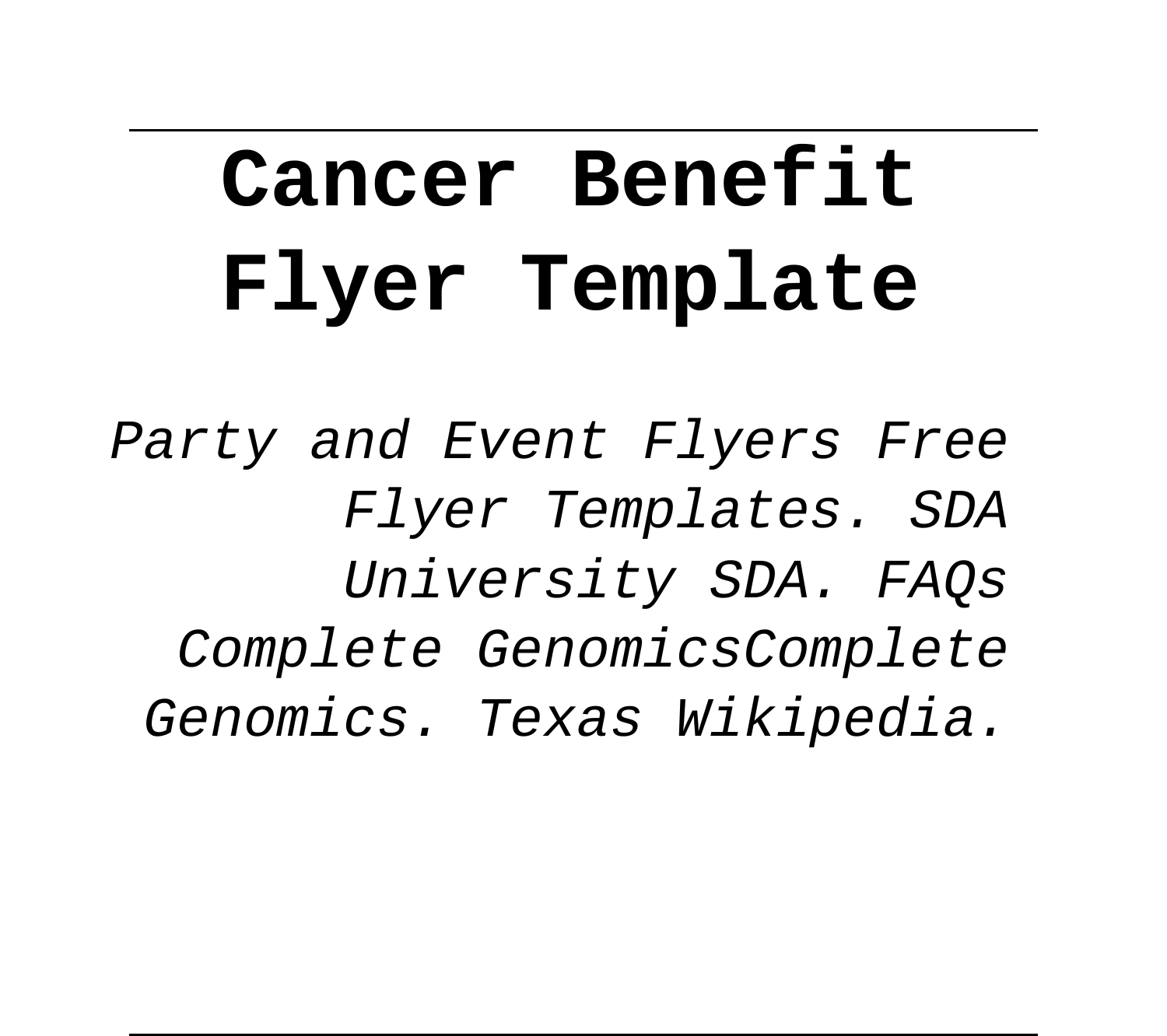Archives Philly com. BrooklineCAN. Carriers OPM gov. MultiBriefs Your source for industry specific News Briefs. Health Yahoo Lifestyle. e Referral Home. 12 Bake Sale Flyer Templates Hloom com. ACWDL Master Index. Forms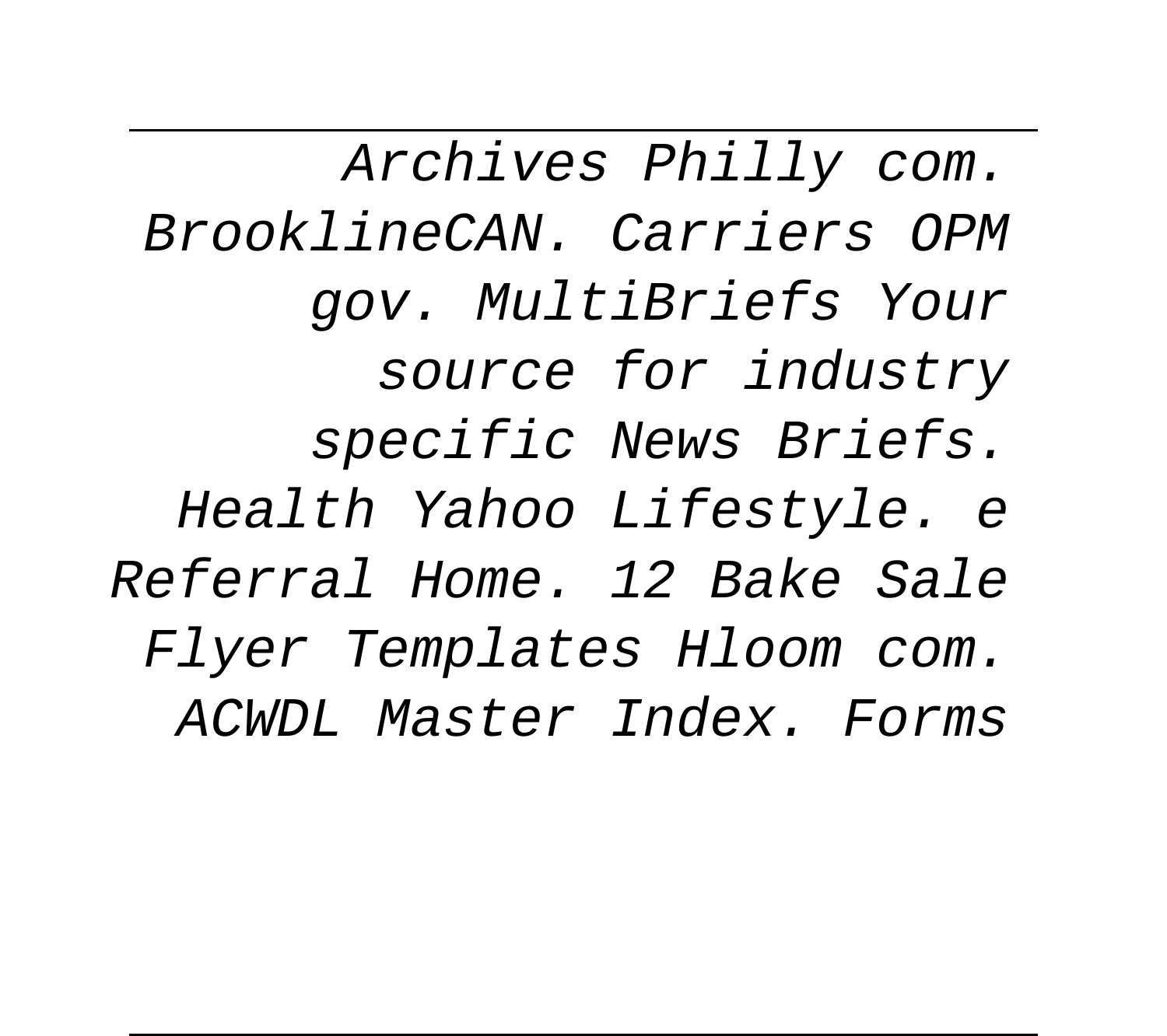amp Publications IDPH. Gmail. Andy Kaufman Wikipedia. Associated Press News. Paper Help Providing You with the Best Essays from the. Resources Quantabio. EMPLOYEE BENEFITS EPIC INSURANCE. British Association of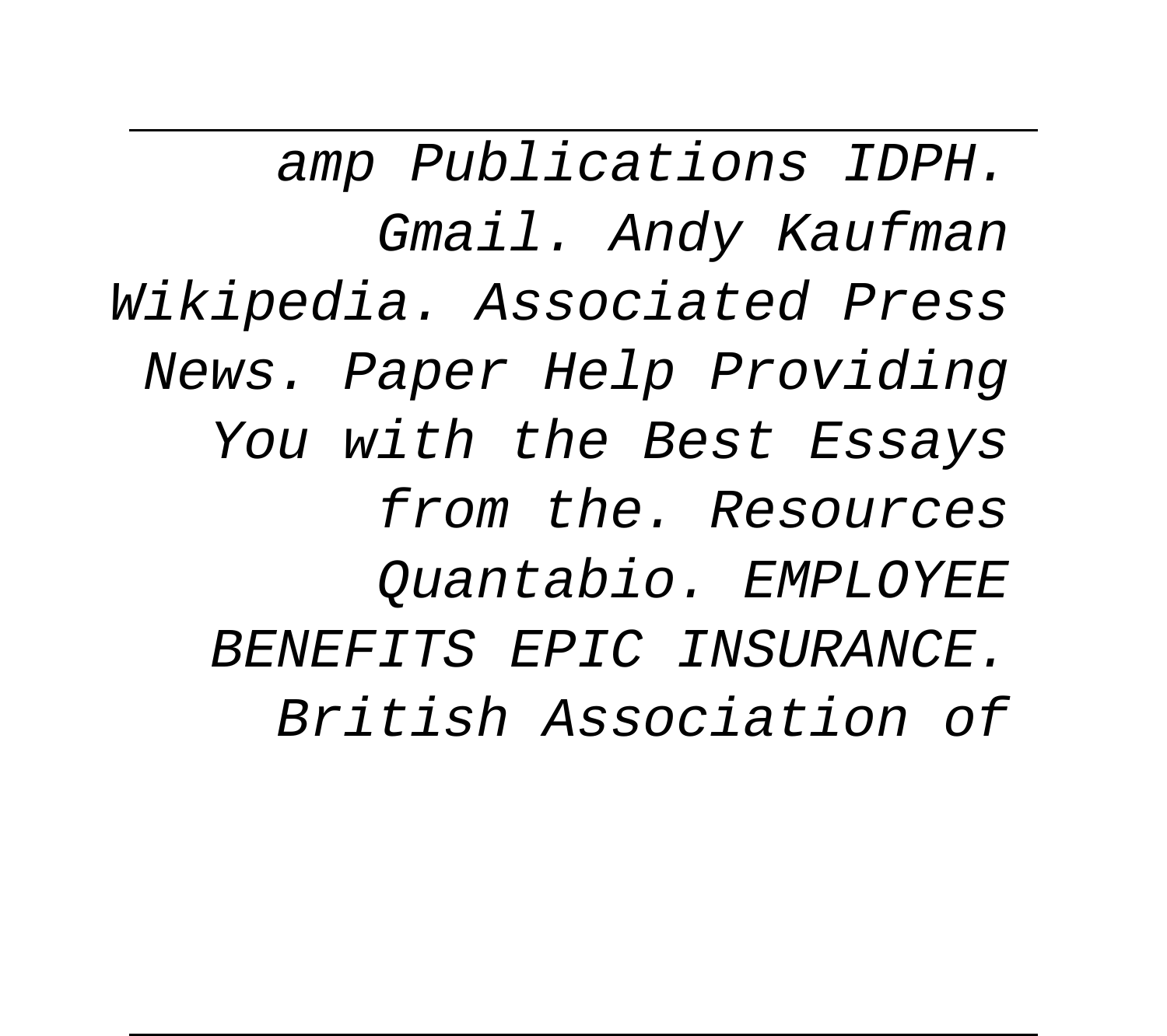Dermatologists. Welcome to the Special District Association of Colorado SDA. Oregon Health Authority Oregon Health Authority State. Vitamin B17 The Greatest Cover Up In The Reset me. Resource Center National Colorectal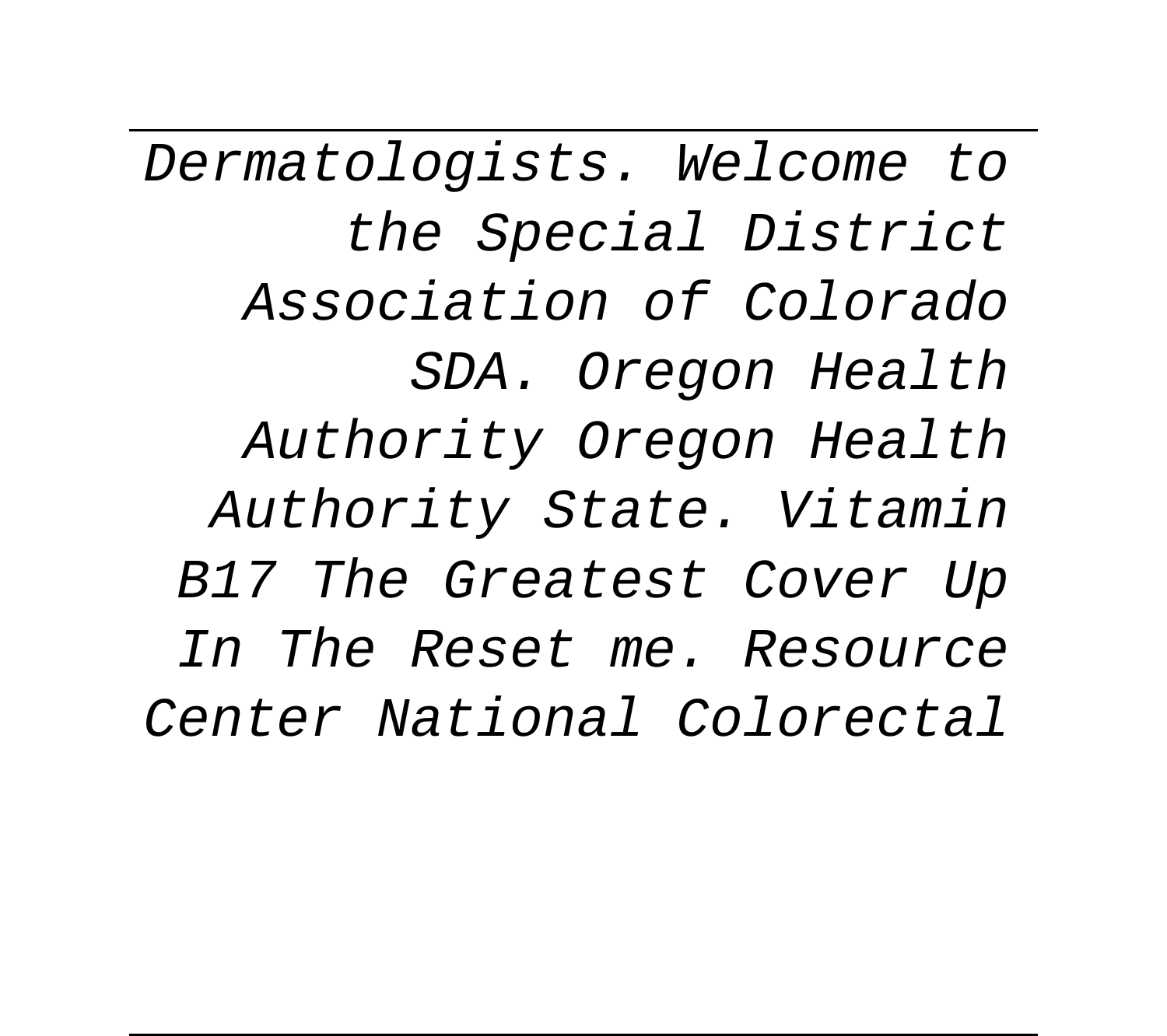Cancer Roundtable. Just Added StopTheCrime. guidance CPA

**Party And Event Flyers Free Flyer Templates** June 24th, 2018 - Free Party And Event Flyers In DOC Format Click On Any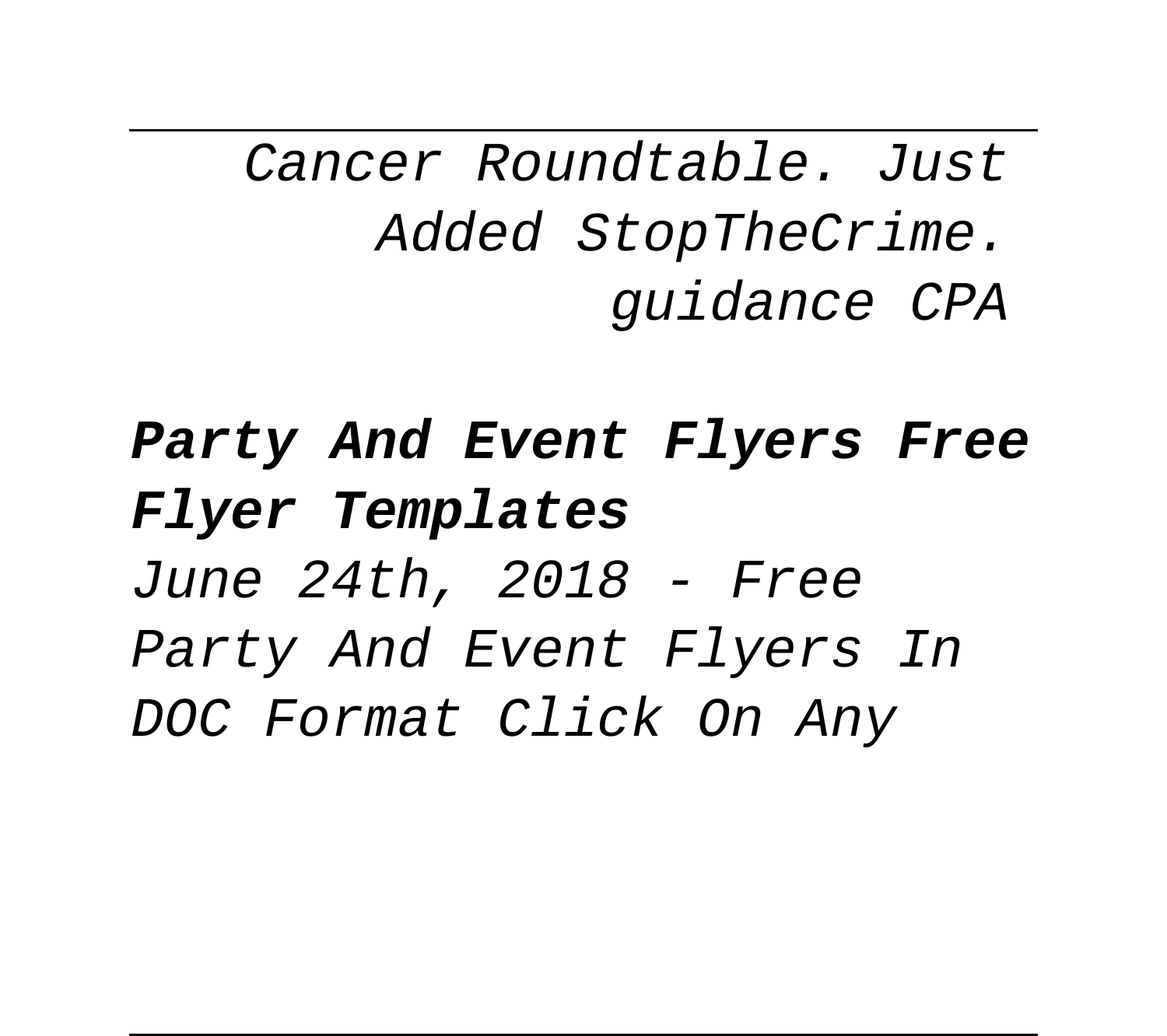Printable Flyer Template To See A Larger Version And Download It'

'**SDA UNIVERSITY SDA** JUNE 22ND, 2018 - AS AN SDA MEMBER YOUR DISTRICT WILL BENEFIT FROM A BROAD RANGE OF PROGRAMS AND SERVICES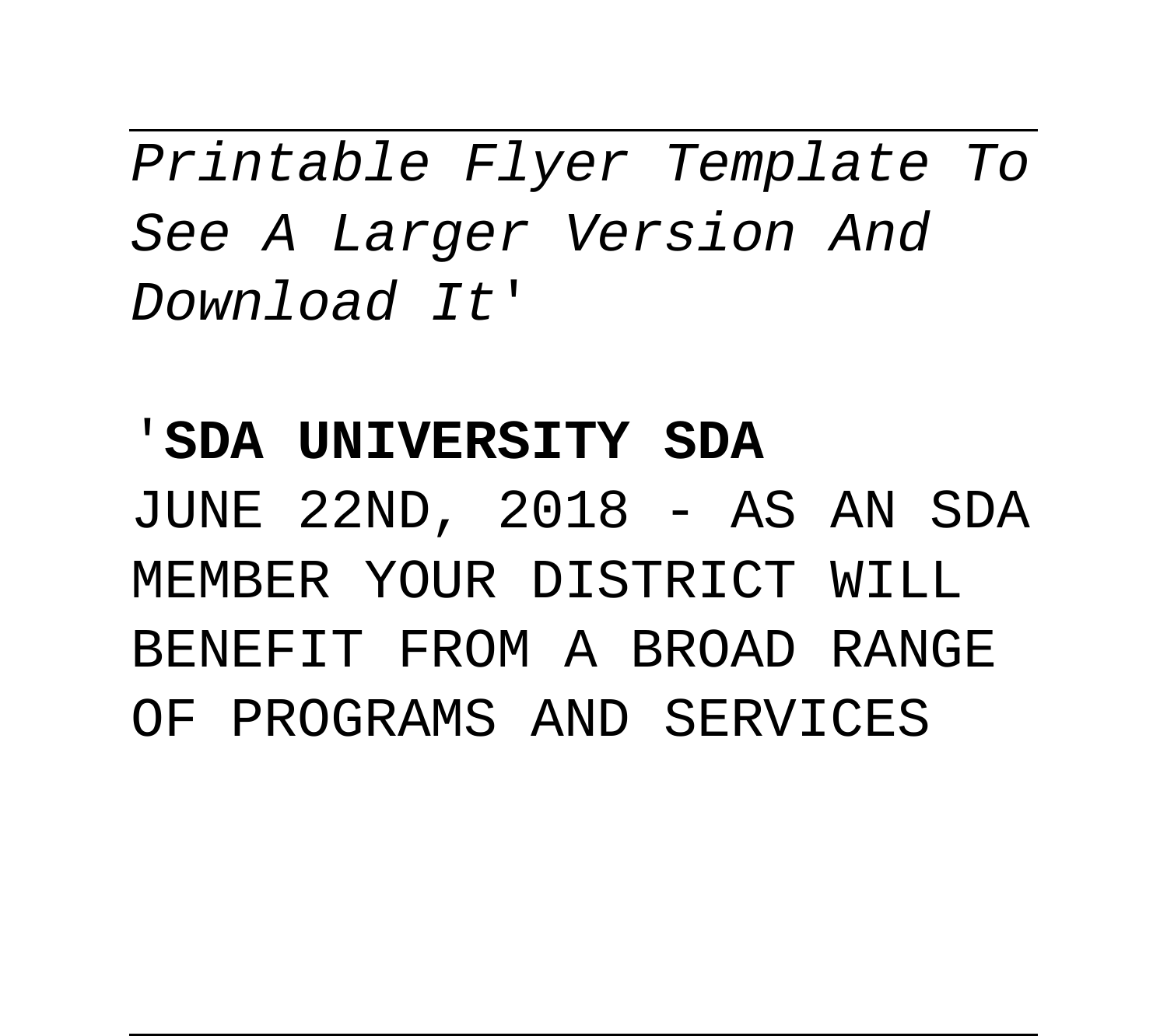ACTIVE MONITORING AND LOBBYING OF LEGISLATION EDUCATIONAL SEMINARS WORKSHOPS AND MEETINGS''**FAQs Complete GenomicsComplete Genomics** June 21st, 2018 - Sample Preparation FAQ Download as pdf Complete Genomics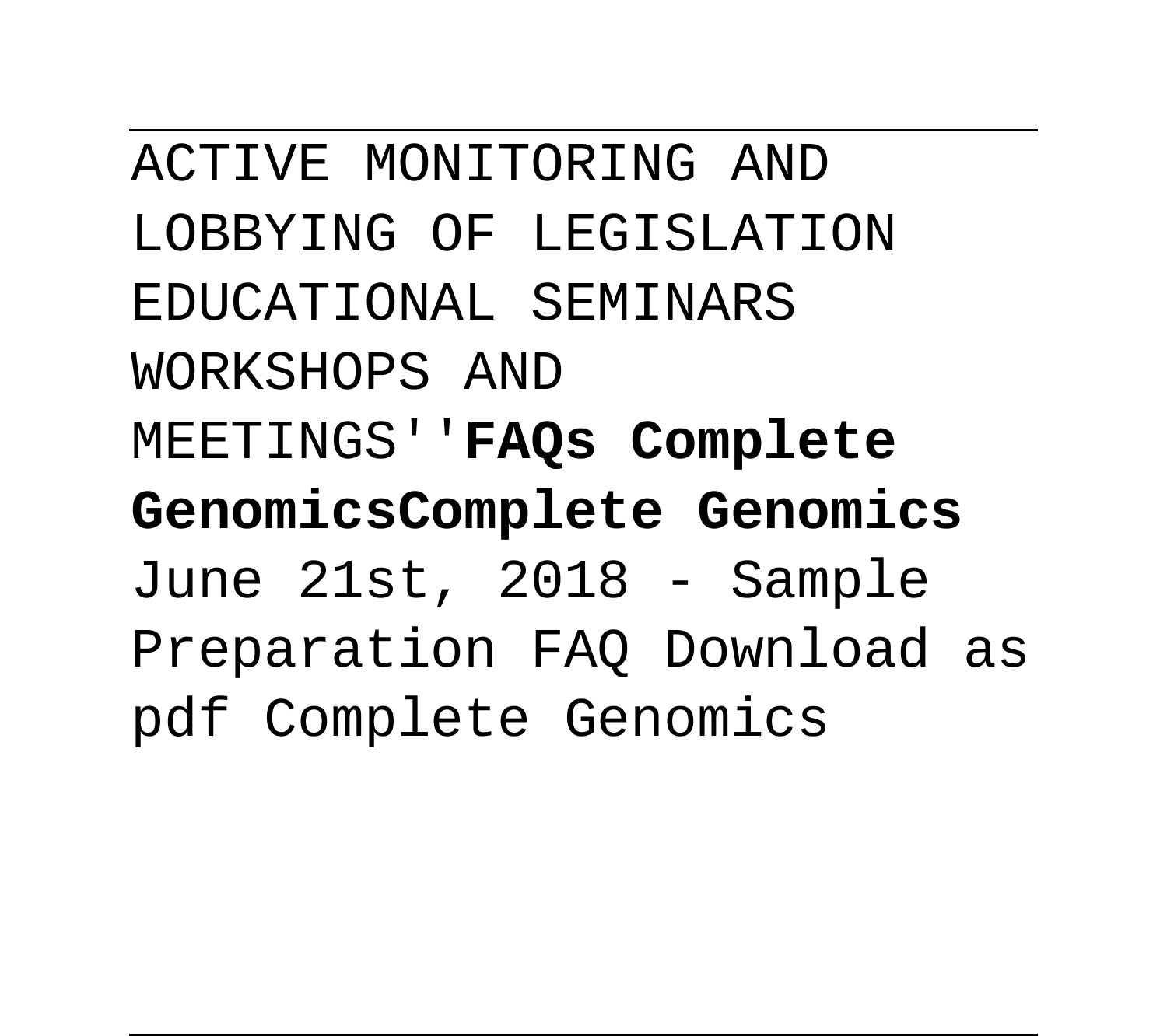Service FAQ Download as pdf CNV SV MEI FAQ Download as pdf Small Variants FAQ Download as pdf Managing Data FAQ Download as pdf'

'**Texas Wikipedia June 23rd, 2018 - Texas is the second largest U S**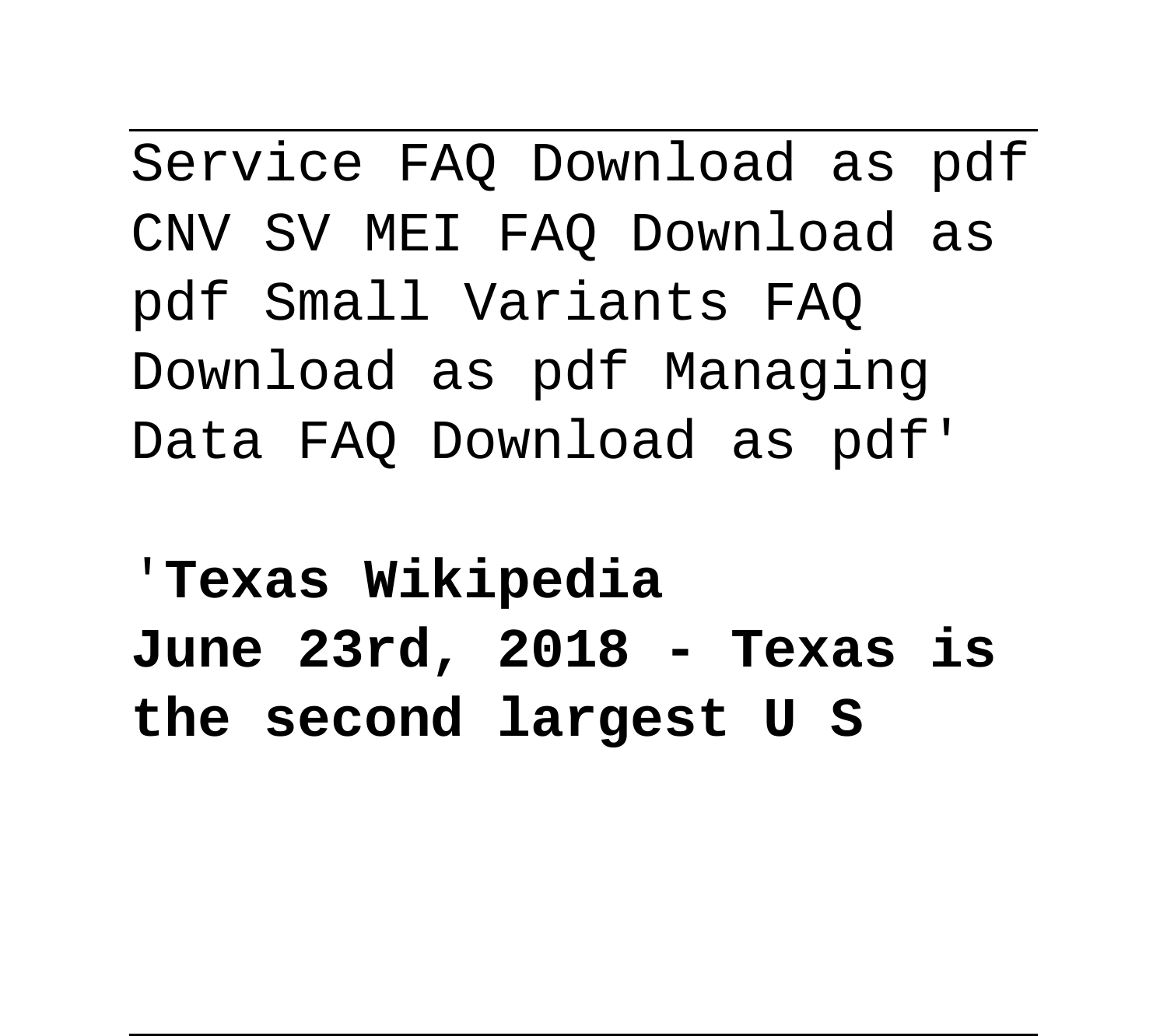**state after Alaska with an area of 268 820 square miles 696 200 km 2 Though 10 larger than France and almost twice as large as Germany or Japan it ranks only 27th worldwide amongst country subdivisions by size**'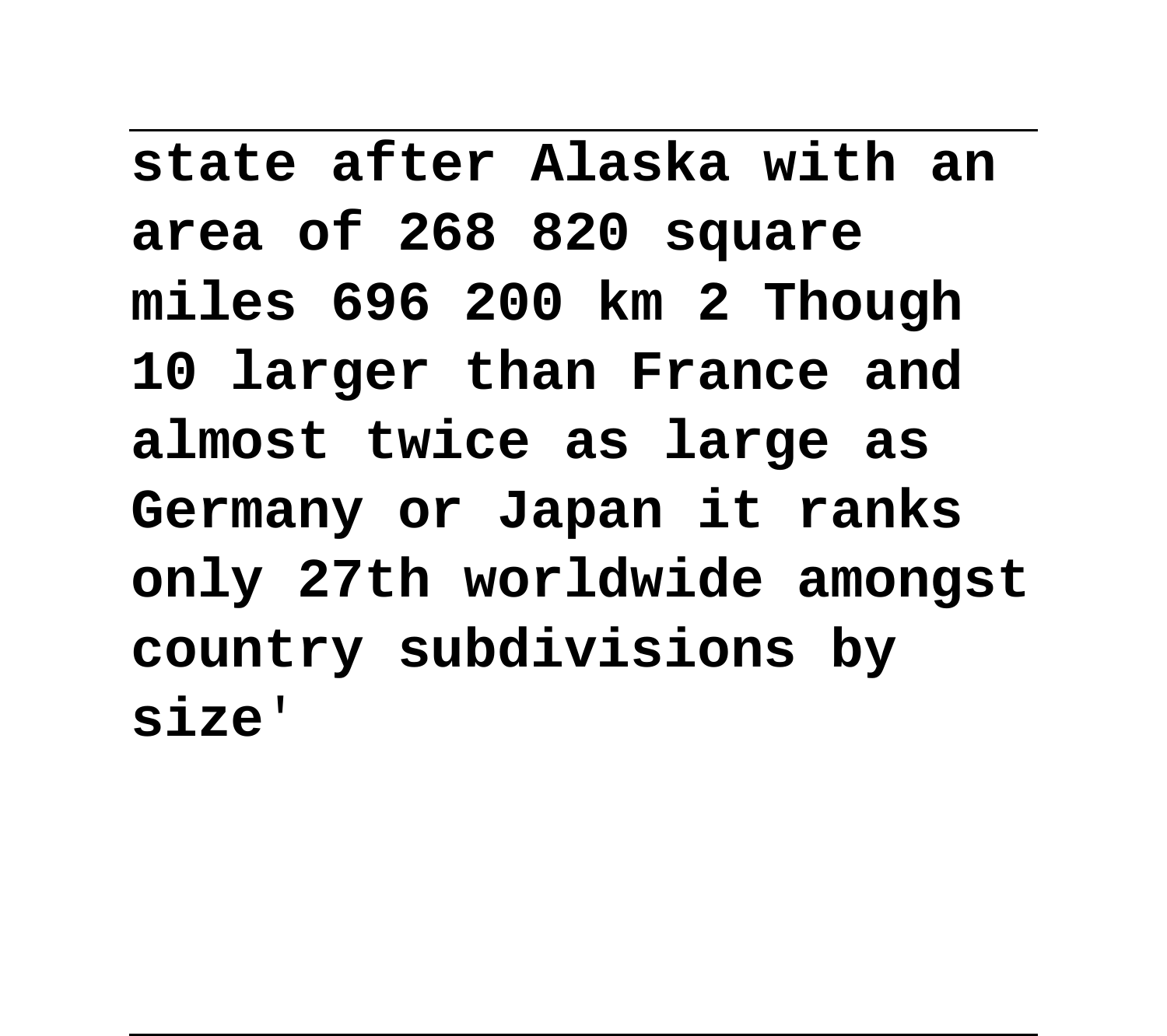# '**archives philly com june 24th, 2018 - archives and past articles from the philadelphia inquirer philadelphia daily news and philly com**'

'**brooklinecan**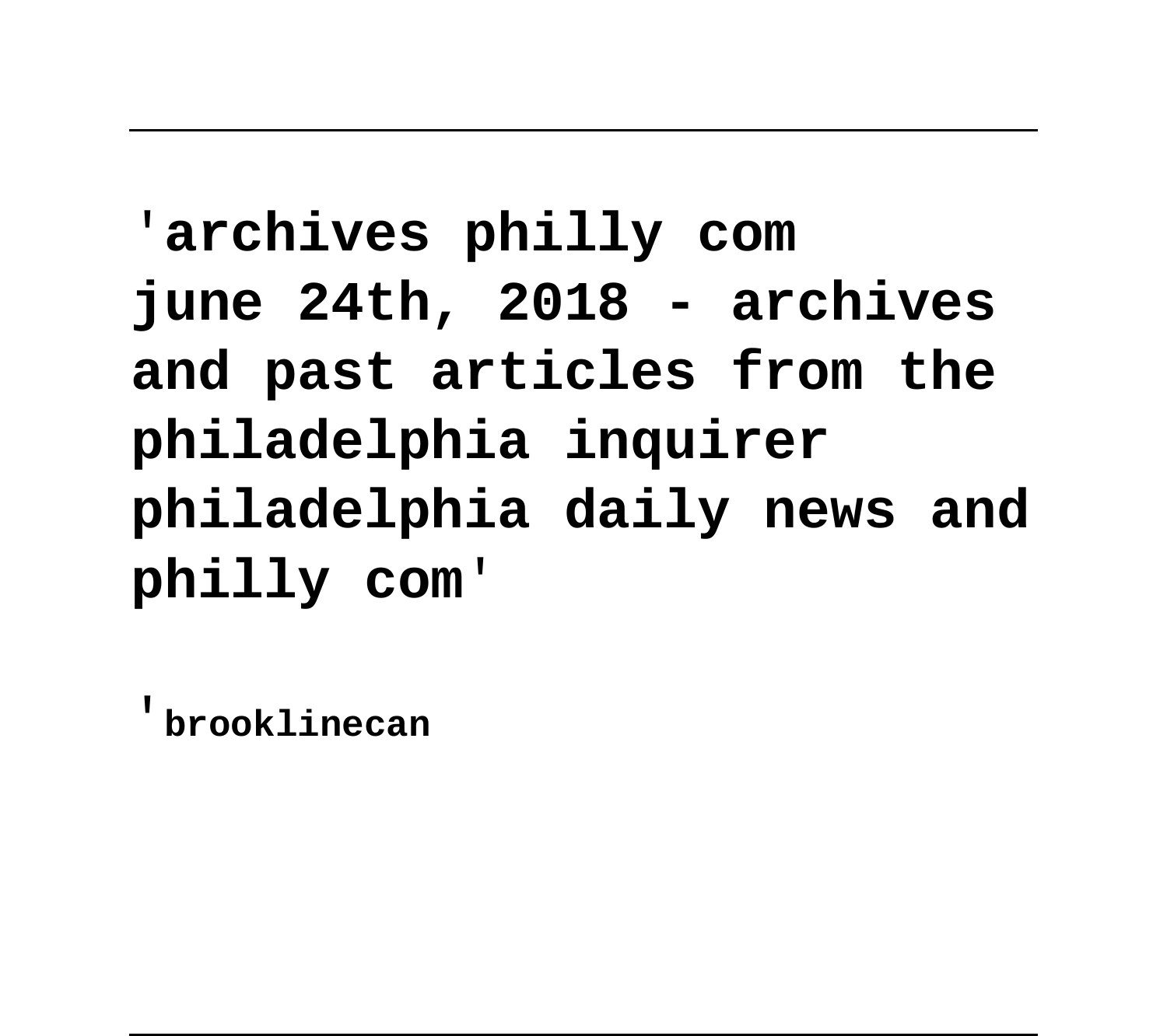june 24th, 2018 - brookline community aging network promotes services and activities to enable independent living and to ensure that all older brookline citizens can remain a vital part of the town s social cultural and civic life''**Carriers OPM Gov** June 23rd, 2018 - Suitability Executive Agent SuitEA The Director Of The Office Of Personnel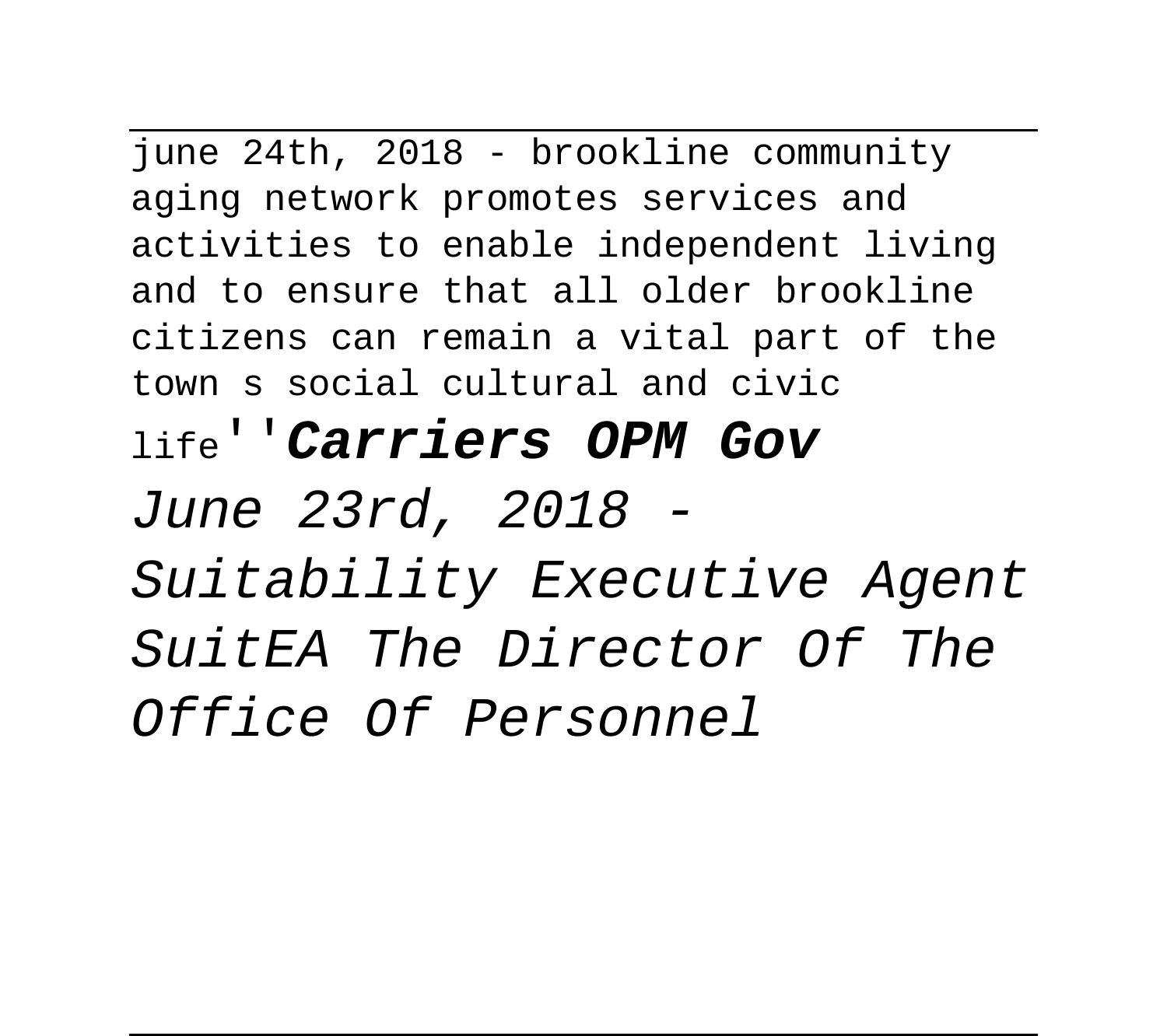Management Shall Serve As The Suitability And Credentialing Agent'

'**MultiBriefs Your source for industry specific News Briefs** June 24th, 2018 - New report shows reimbursement increases for brand name drugs in Medicare $\hat{a} \in \$  The U S Department of Health and Human Services Office of the Inspector General OIG has released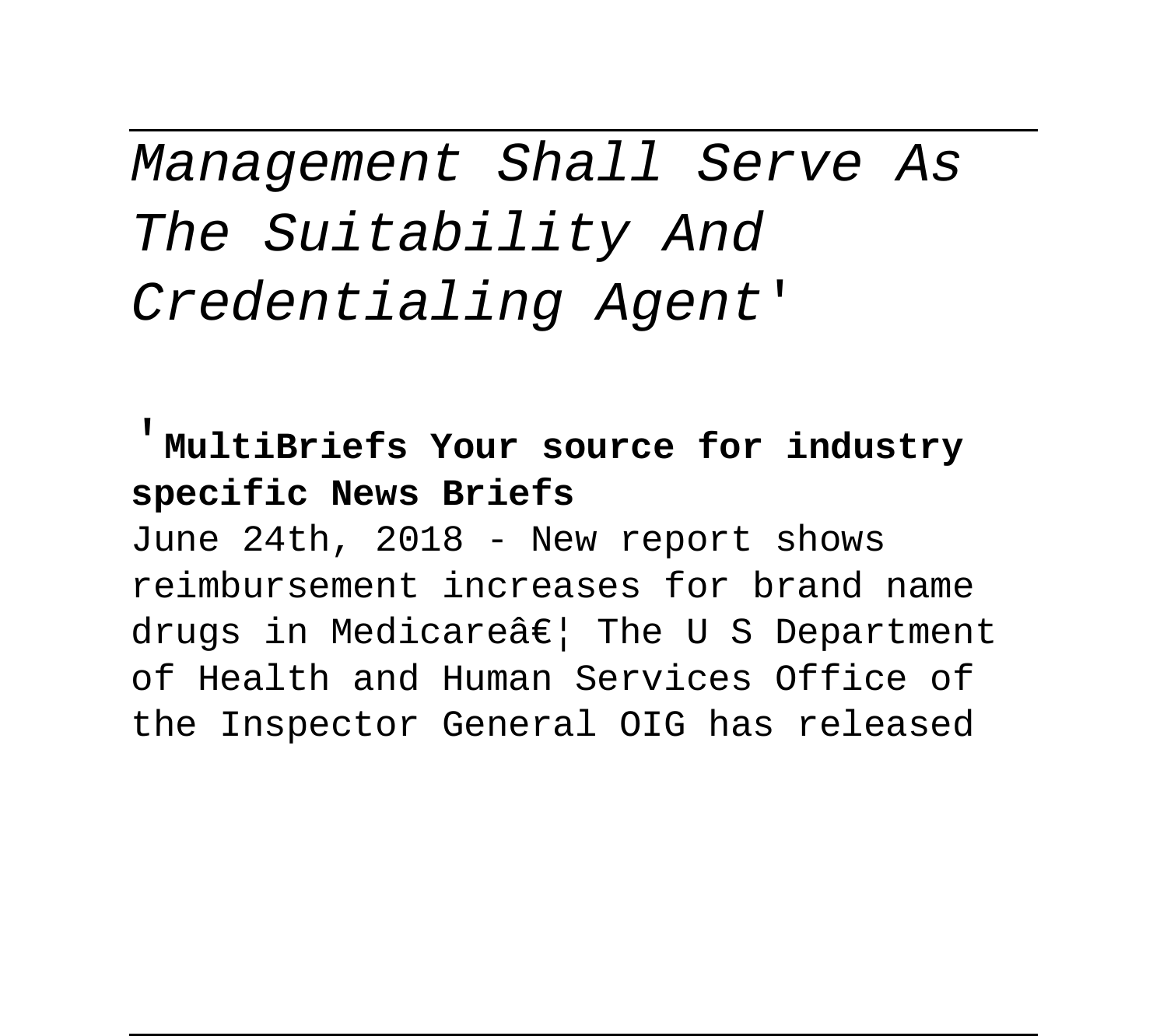a… '

# '**HEALTH YAHOO LIFESTYLE JUNE 24TH, 2018 - YAHOO LIFESTYLE IS YOUR SOURCE FOR STYLE BEAUTY AND WELLNESS INCLUDING HEALTH INSPIRING STORIES AND THE LATEST FASHION TRENDS**' '**e referral home**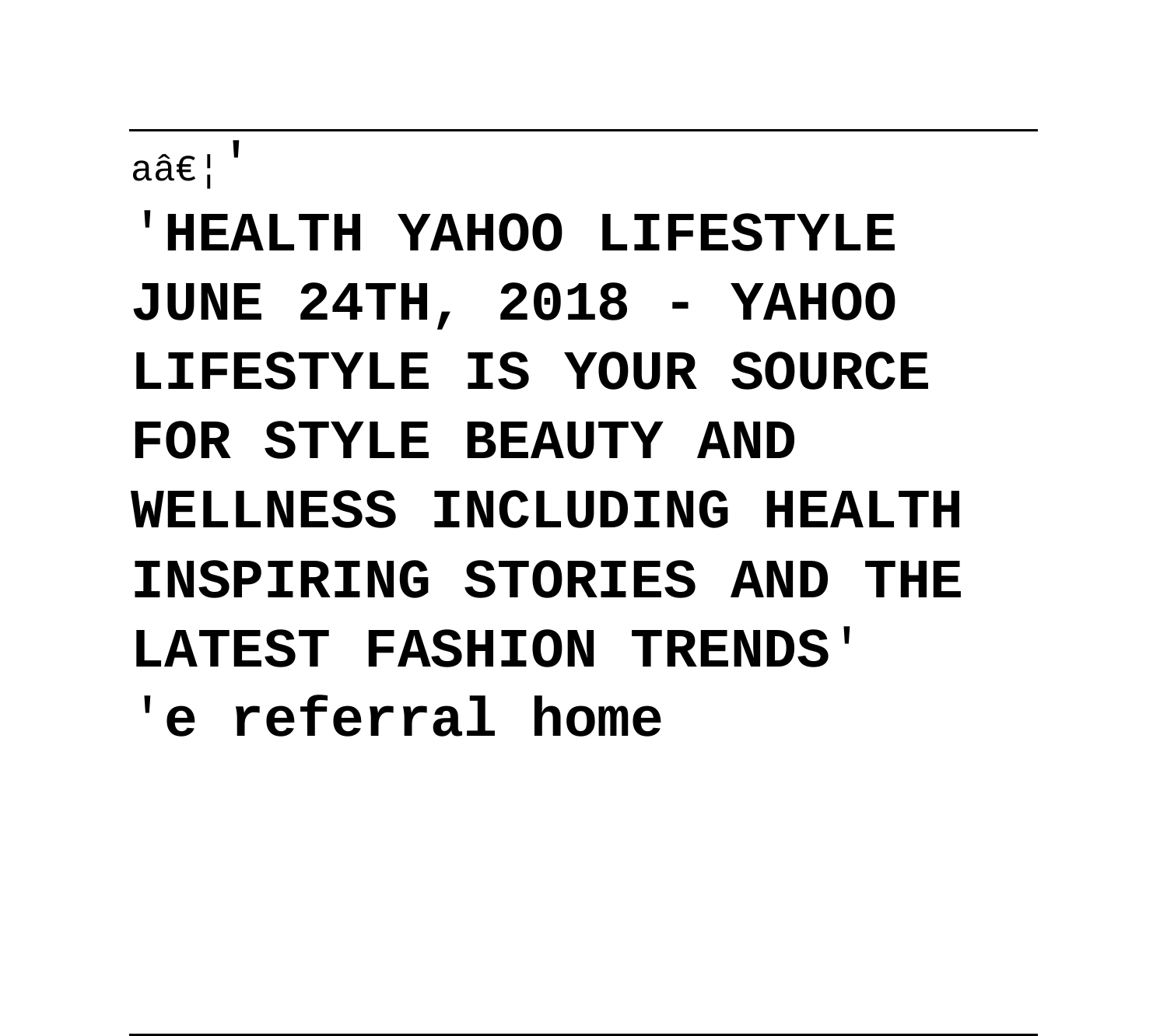june 23rd, 2018 - here are some resources for locating an appropriate practitioner or provider when making a referral or authorization request e referral provider search feature  $A \in \mathbb{R}^n$  within the e referral tool you can search by provider name or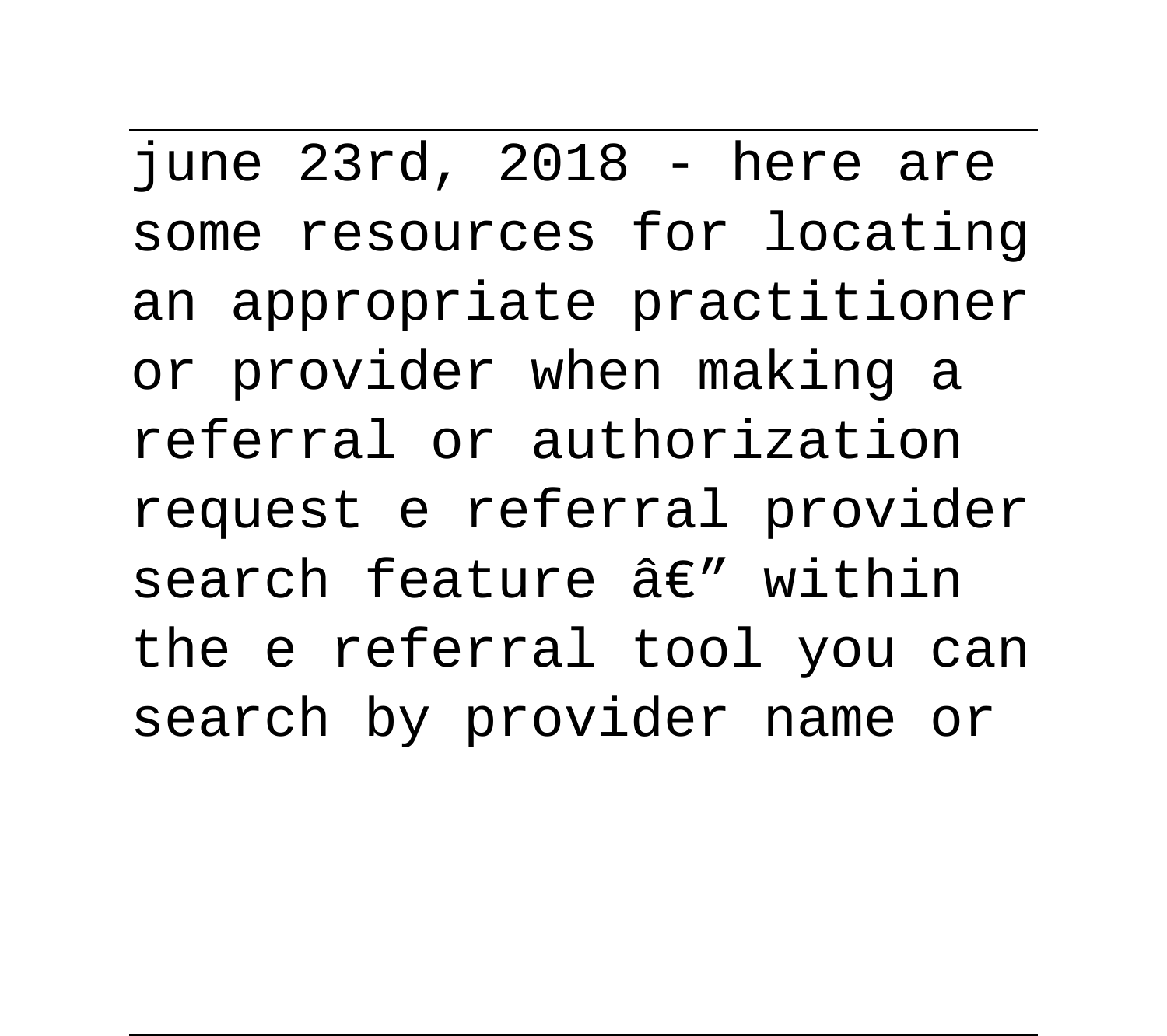national provider identifier'

'**12 Bake Sale Flyer Templates Hloom com** June 23rd, 2018 - Bake Sale Flyer Templates You do not have to be a baker to put on a Bake sale Profitable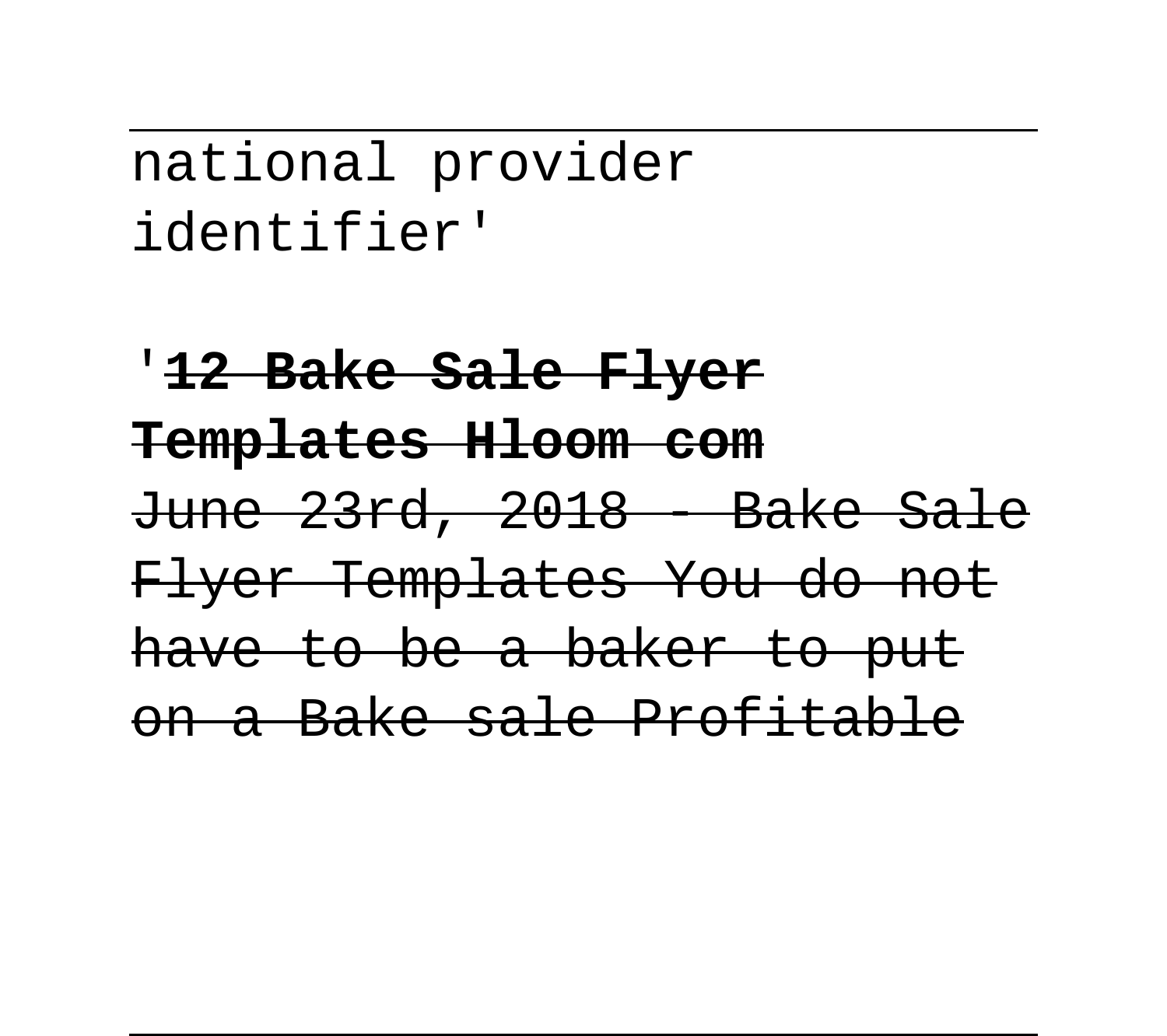bake sales don t just happen You need to put a lot of work in or''**ACWDL**

#### **Master Index**

June 21st, 2018 - Search for this site Home gt Services gt Medi Cal gt Eligibility gt ACWDL Master Index'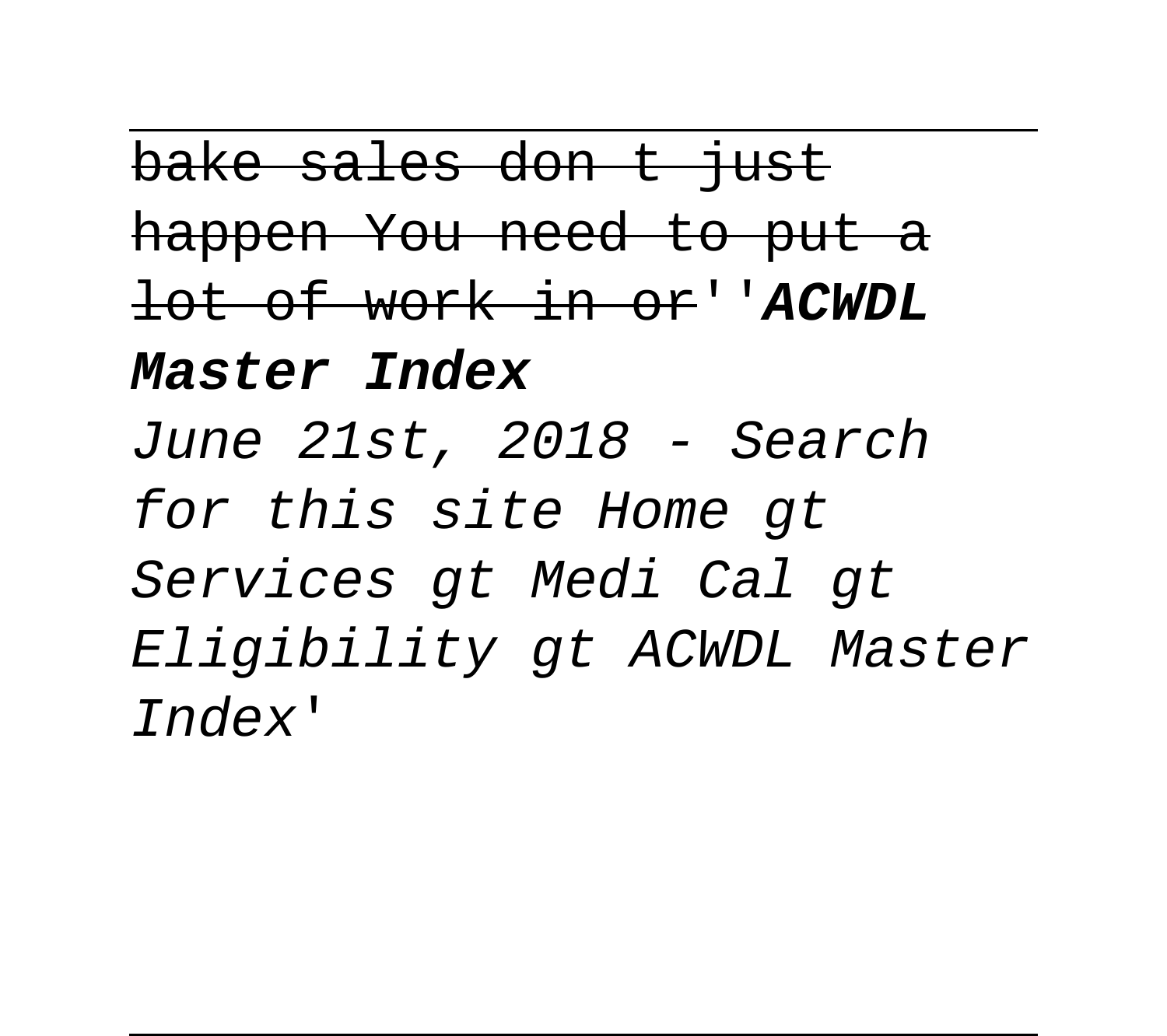# '**Forms Amp Publications IDPH**

June 24th, 2018 - This Page Contains A Comprehensive List Of IDPH $\hat{A}\in\mathbb{M}$ s Forms And Publications Organized By Topic Please Browse This Collection Of Forms And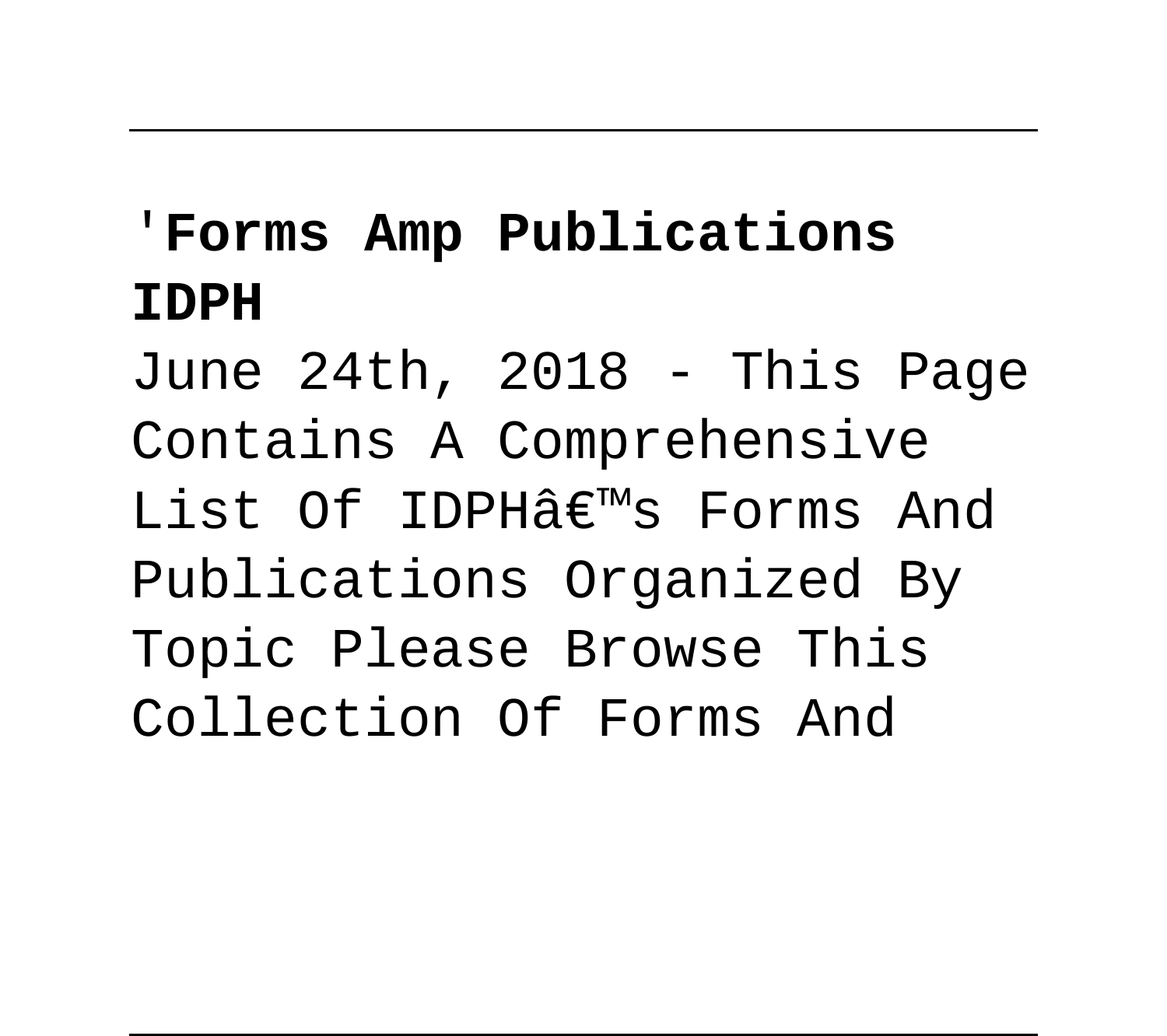Publications If You Can Not Find The Form Or Publication That You Are Looking For Type A Search Term Into The Search Tool At The Top Of The Page''**Gmail** June 24th, 2018 - Gmail is email that s

intuitive efficient and useful 15 GB of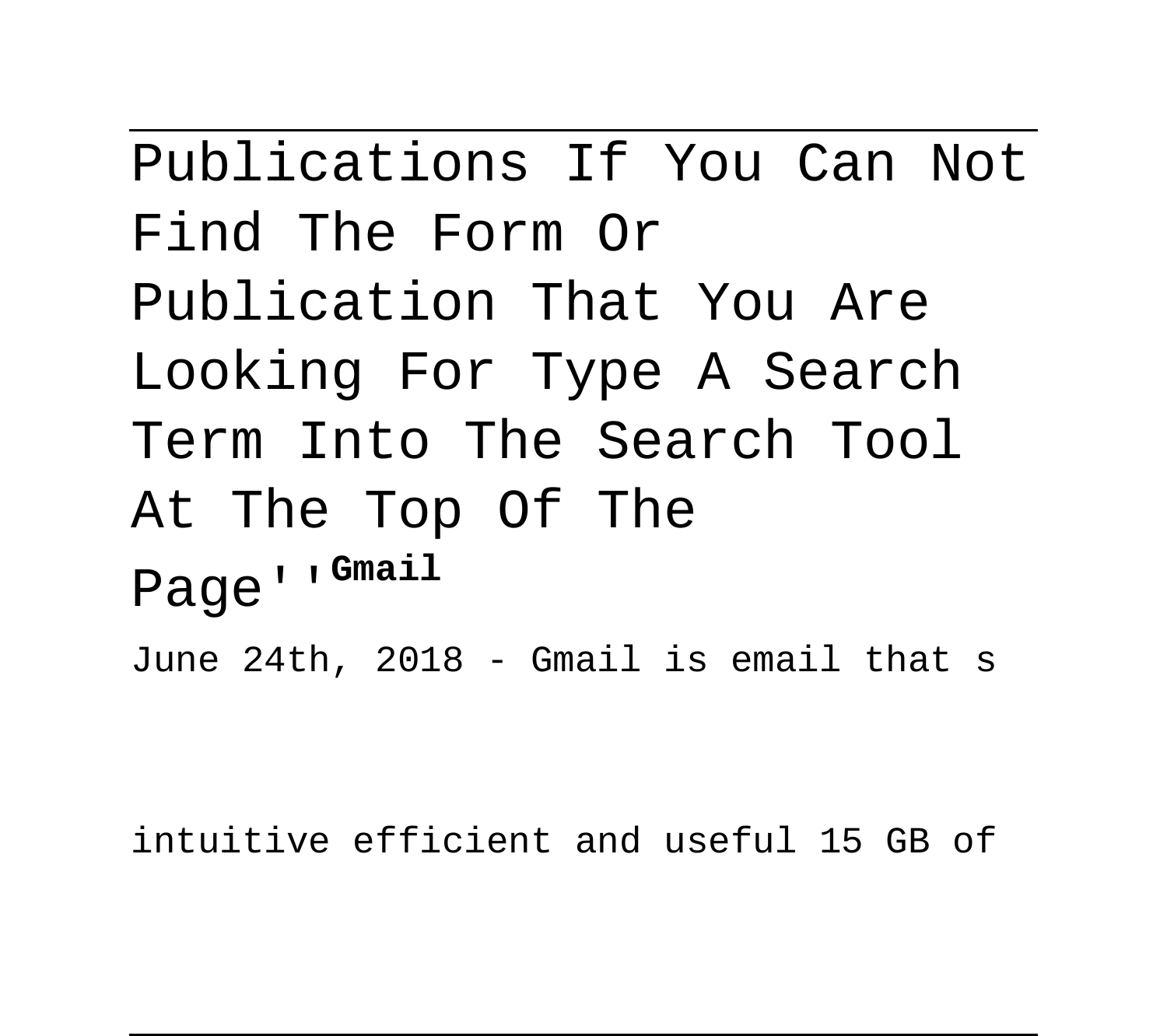storage less spam and mobile access.

#### '**ANDY KAUFMAN WIKIPEDIA**

JUNE 22ND, 2018 - ANDREW

- GEOFFREY KAUFMAN JANUARY 17
- 1949  $\hat{\mathcal{A}} \in \mathbb{N}$  MAY 16 1984 WAS AN
- AMERICAN ENTERTAINER ACTOR
- WRITER PERFORMANCE ARTIST
- AND COMEDIAN WHILE OFTEN
- CALLED A COMEDIAN KAUFMAN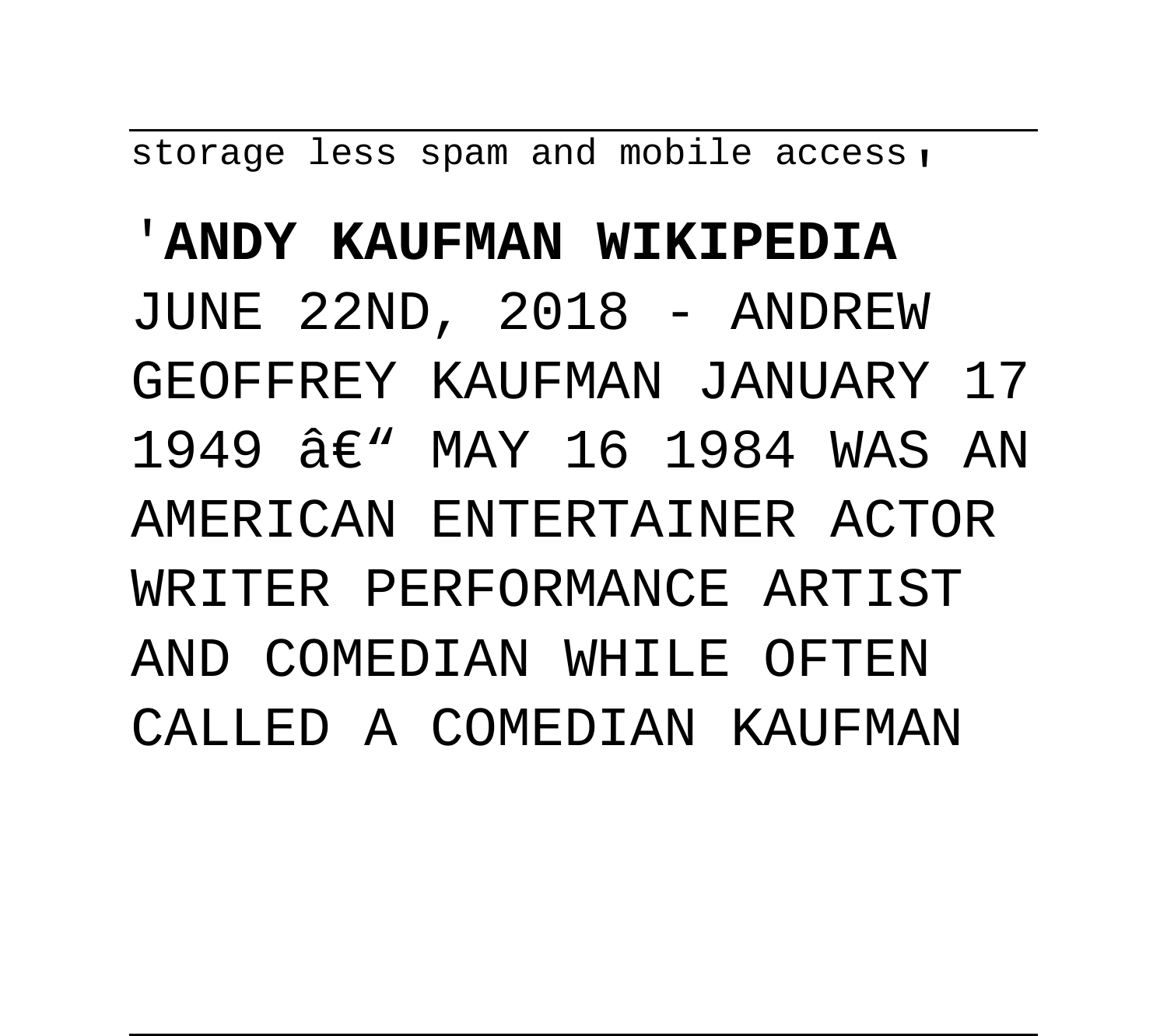DESCRIBED HIMSELF INSTEAD AS A SONG AND DANCE MAN''**Associated Press News**  $June$   $24th$ ,  $2018$  - The Associated Press delivers in depth coverage on today s Big Story including top stories international politics lifestyle business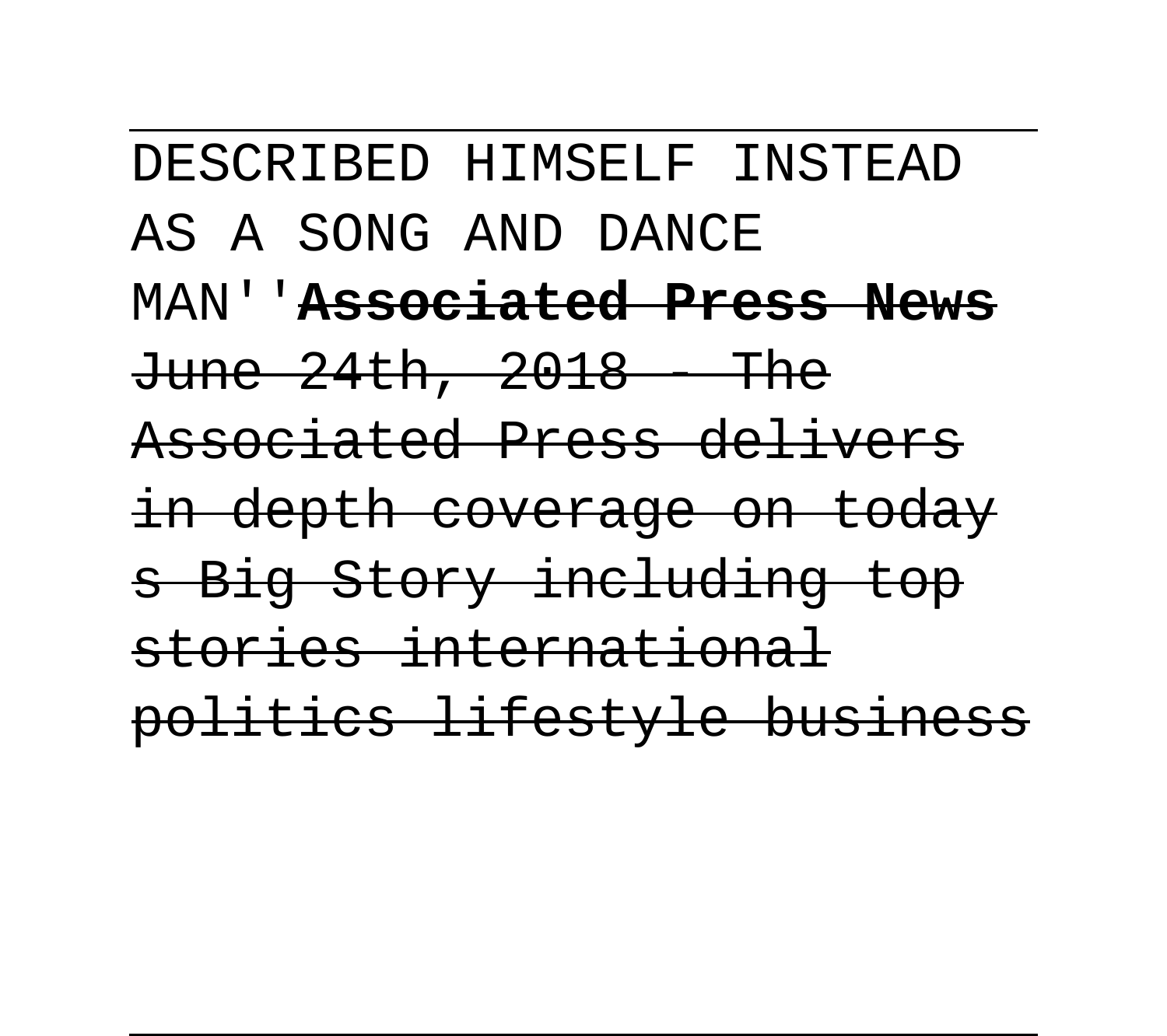#### entertainment and more'

#### '**PAPER HELP PROVIDING YOU**

#### **WITH THE BEST ESSAYS FROM**

**THE**

JUNE 20TH, 2018 - A FEW EASY CLICKS AND THE TOP PAPER HELP IS IN YOUR POCKET IF YOU THINK THAT GETTING THE ASSISTANCE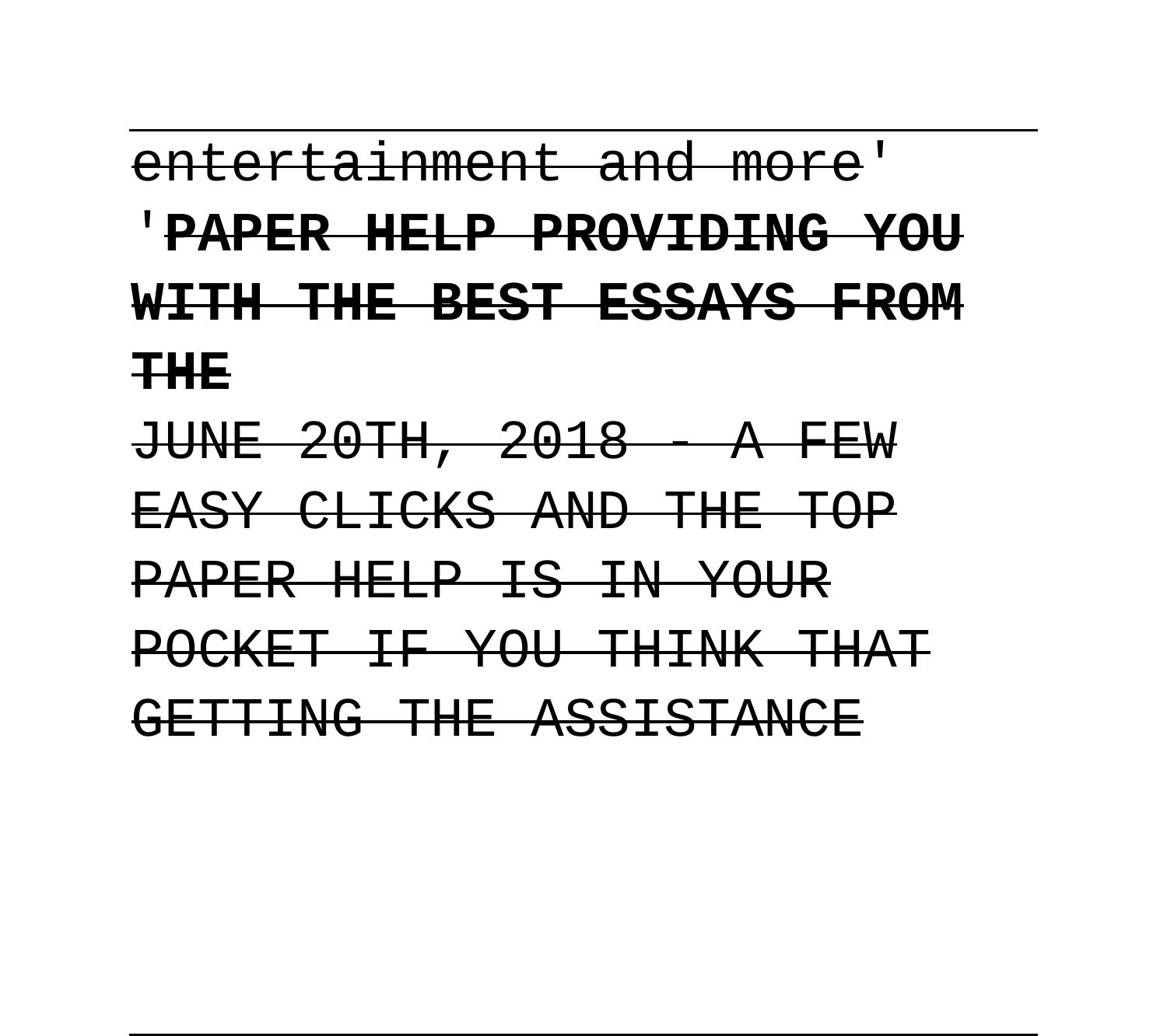# ONLINE IS THE LONG WAY IN THIS CASE YOU ARE TOTALLY WRONG'

#### '**Resources Quantabio**

June 24th, 2018 - Quantabio Resource Center Download the most current documents for your Quantabio product Use the search bar for a simple keyword search or apply product and material

filters to limit search results'

### '**employee benefits epic**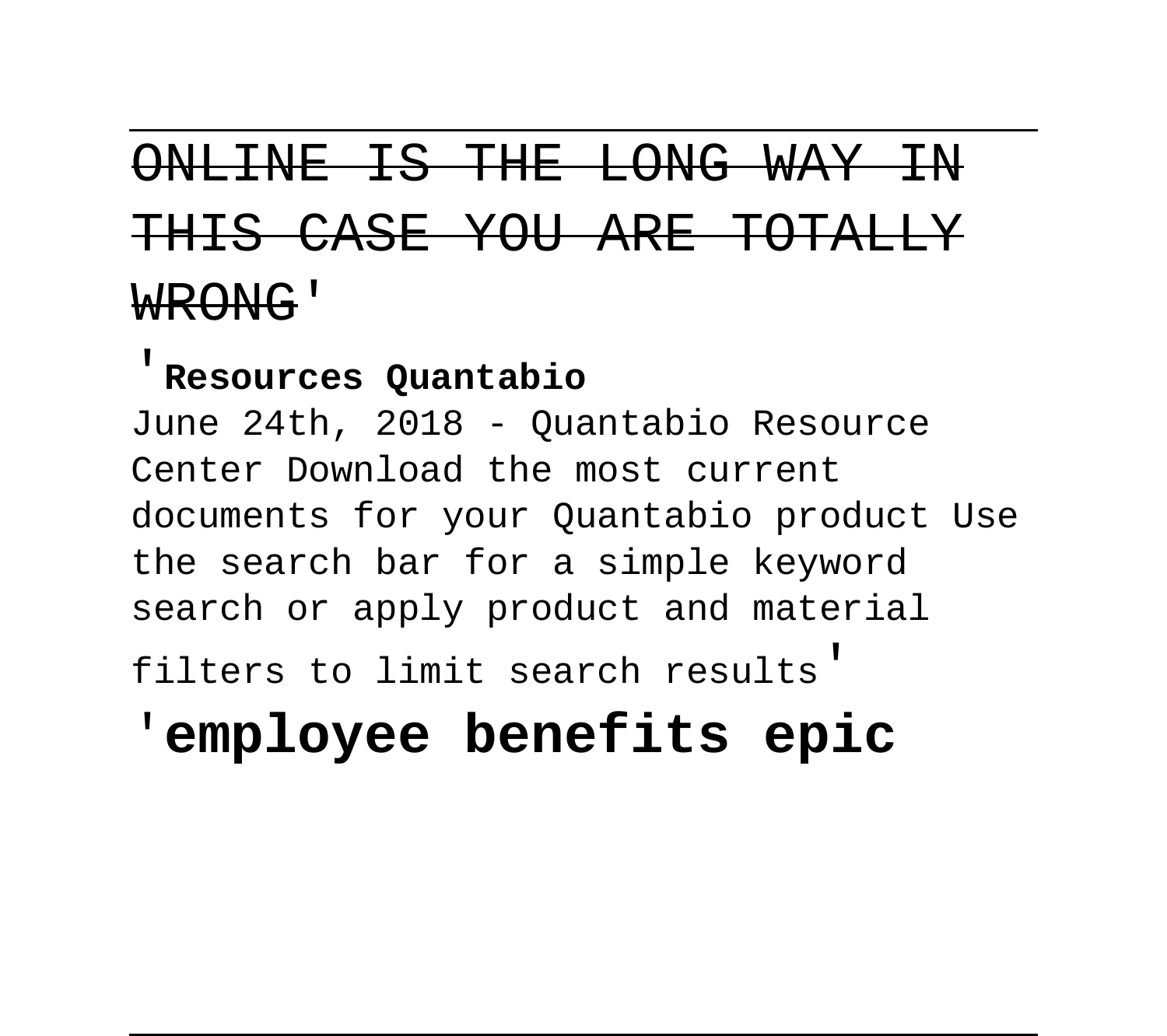### **insurance**

june 22nd, 2018 - epic insurance is an innovative california based retail property amp casualty and employee benefits insurance brokerage firm'

'**British Association of Dermatologists**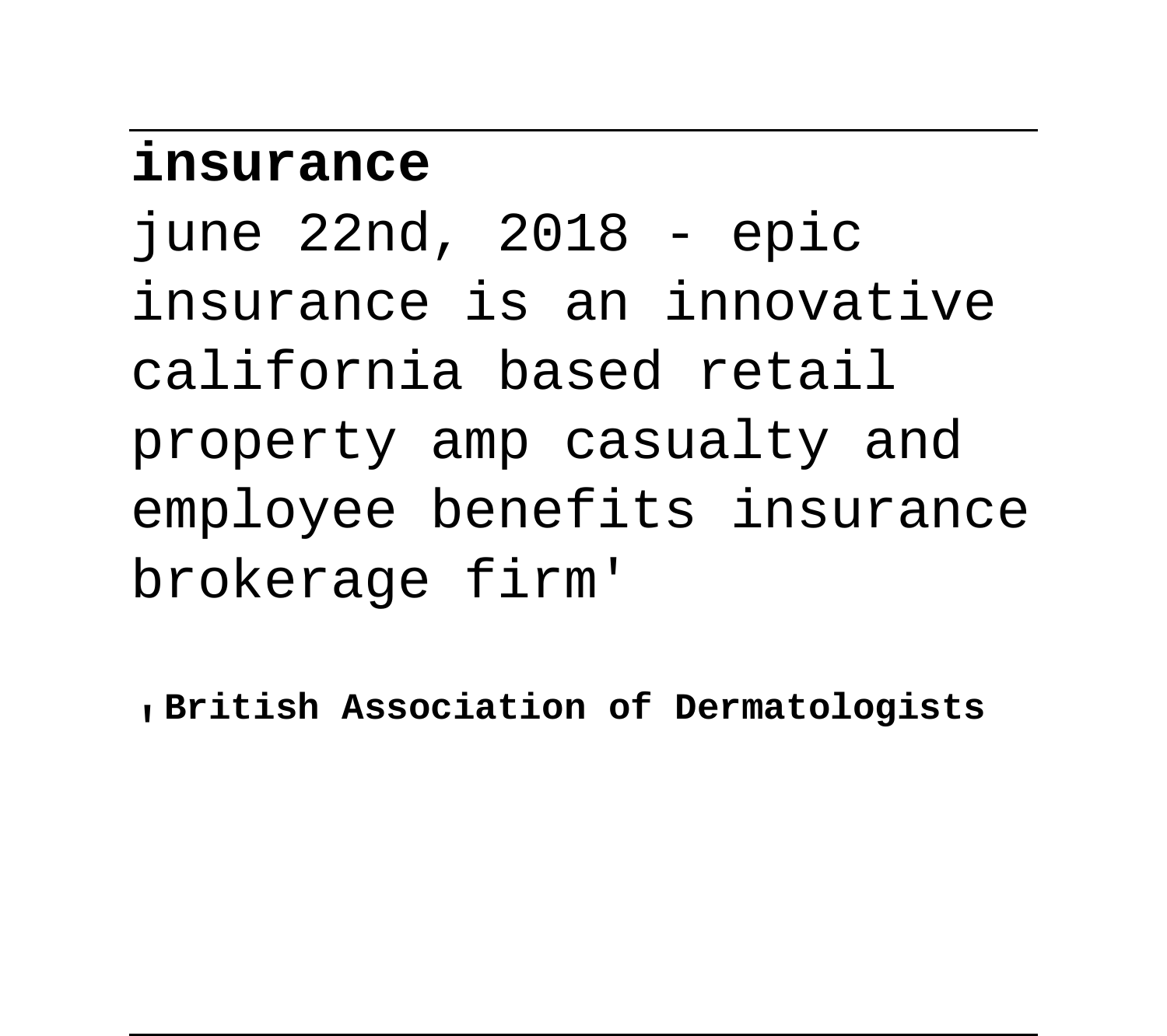June 24th, 2018 - Document Downloads 52 items 2005 Jul Efalizumab and Etanercept for the treatment of plaque psoriasis response 2005 Jul Efalizumab and Etanercept for the treatment of plaque psoriasis response''**welcome to the**

#### **special district association of colorado sda**

june 24th, 2018 - as an sda member your district will benefit from a broad range of programs and services active monitoring and lobbying of legislation educational seminars workshops and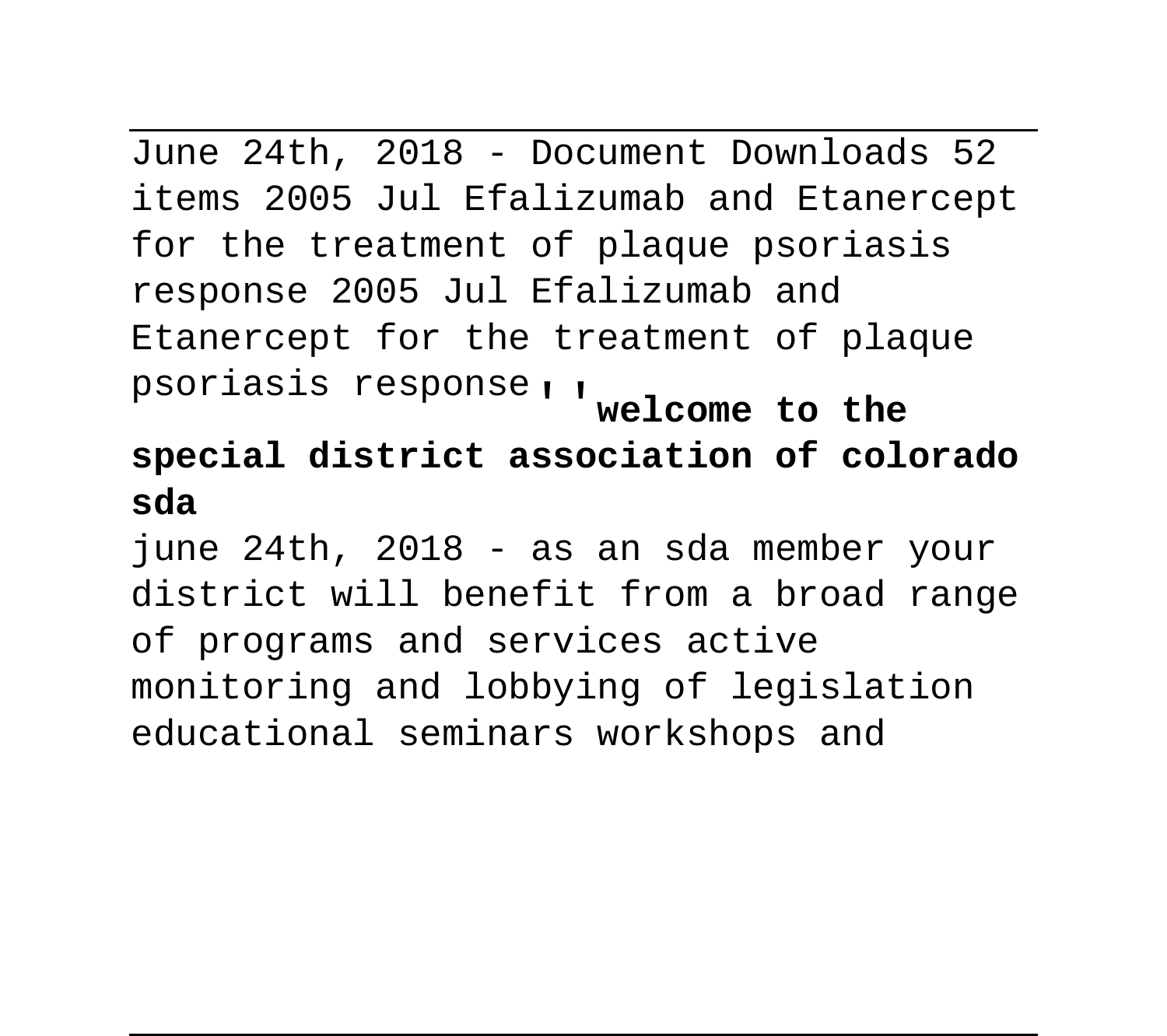'**oregon health authority oregon health authority state**

june 23rd, 2018 - oregon health authority director patrick allen has begun traveling to 10 communities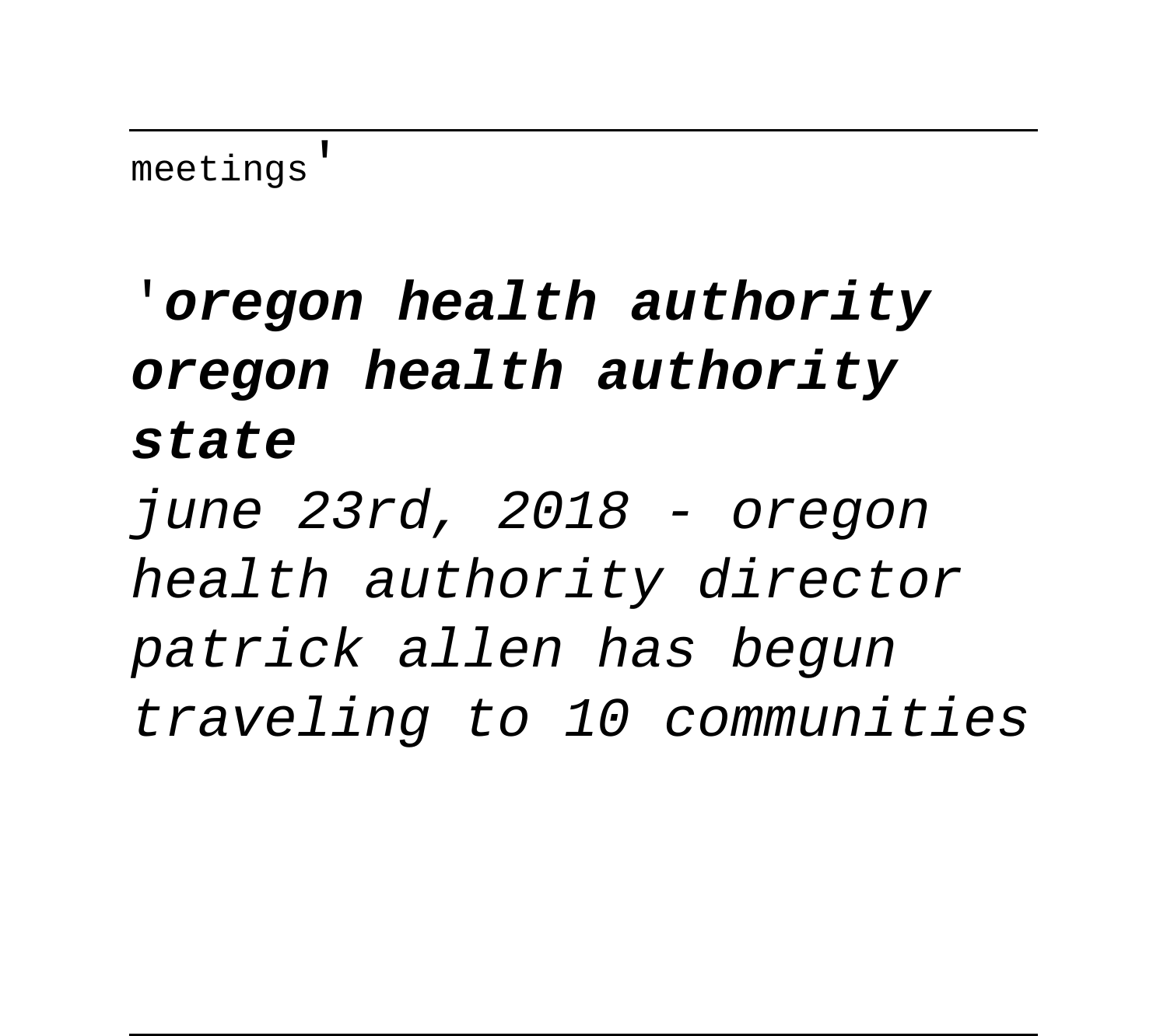across the state to gather feedback on proposed changes to improve the state@f™s coordinated care system please join us at one of these meetings and share your thoughts oregon health plan ohp members must update''**VITAMIN B17**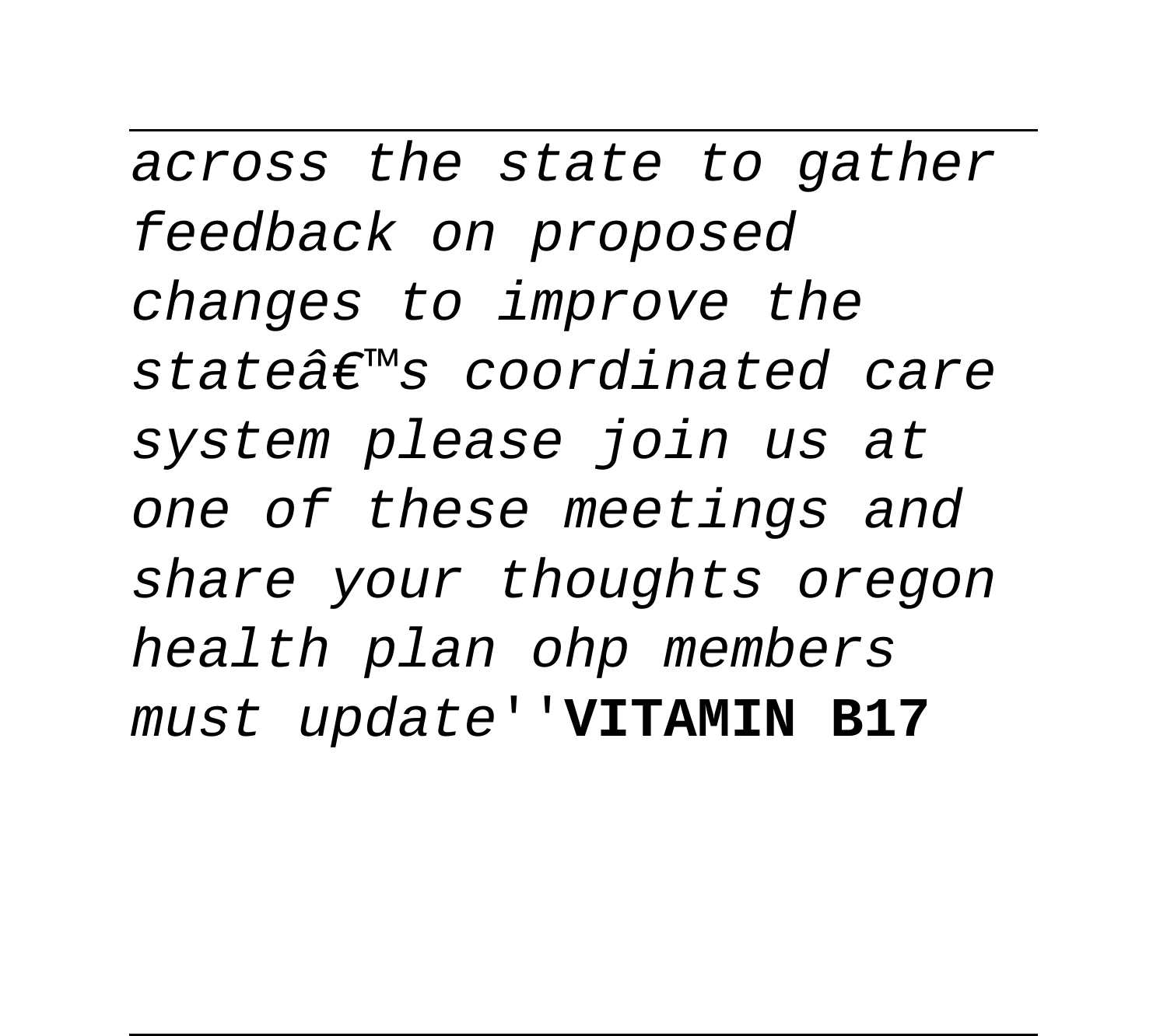**THE GREATEST COVER UP IN THE RESET ME** JUNE 21ST, 2018 - I UNEQUIVOCALLY STAND BY THE BELIEF THAT MANY TYPES OF CANCER CAN BE CURED WITH FOOD AND EARTH ELEMENTS AS WELL AS CURE MANY OTHER TYPES OF ILLNESSES THAT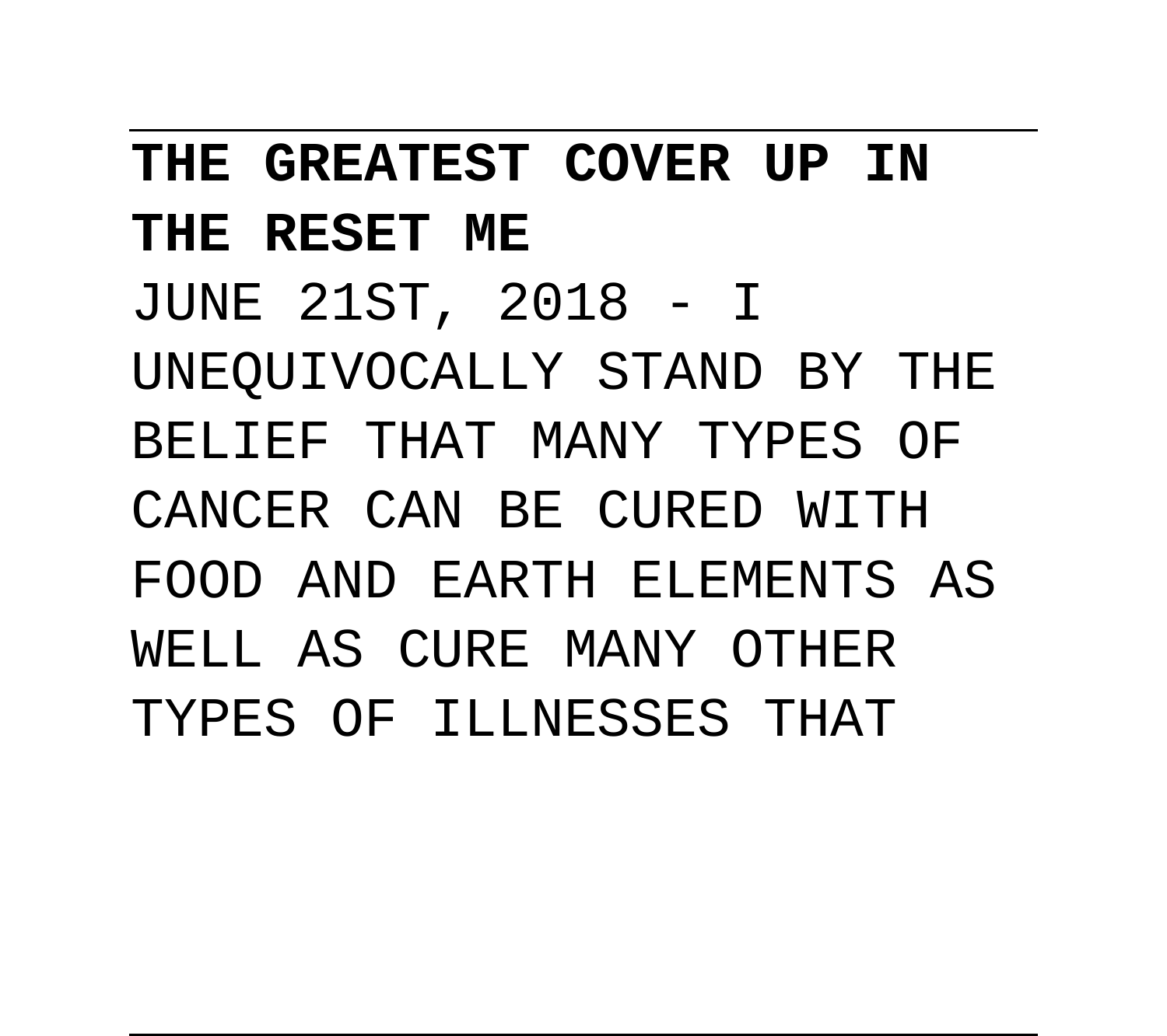#### EXIST OUT THERE TODAY'

'**resource center national colorectal cancer roundtable** june 24th, 2018 - coverage of colonoscopy under the affordable care act $\hat{a}\in\mathbb{M}$ s prevention benefit the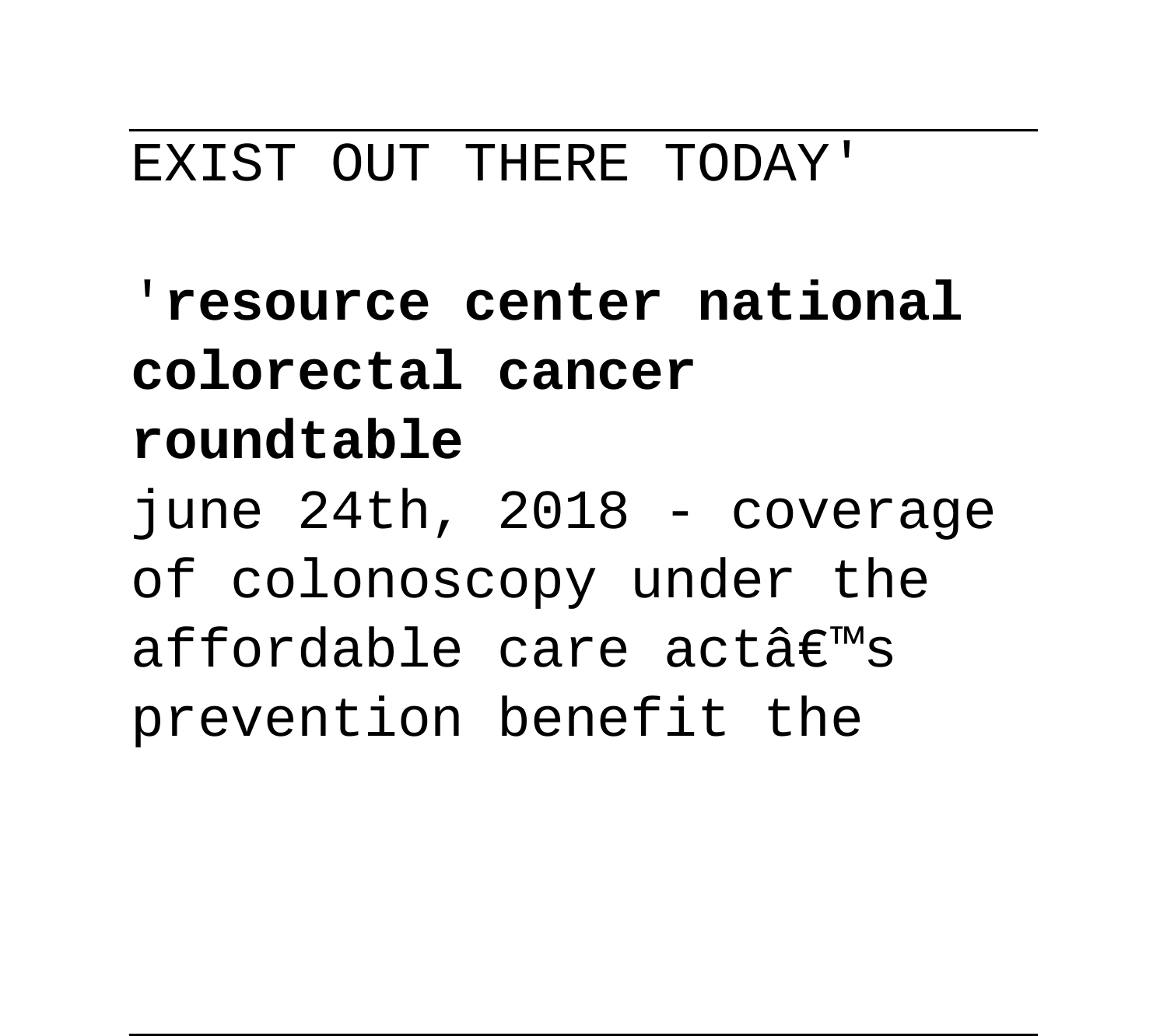affordable care act aca requires private health insurers to cover recommended preventive services such as colonoscopies without any patient cost sharing'

'**just added stopthecrime**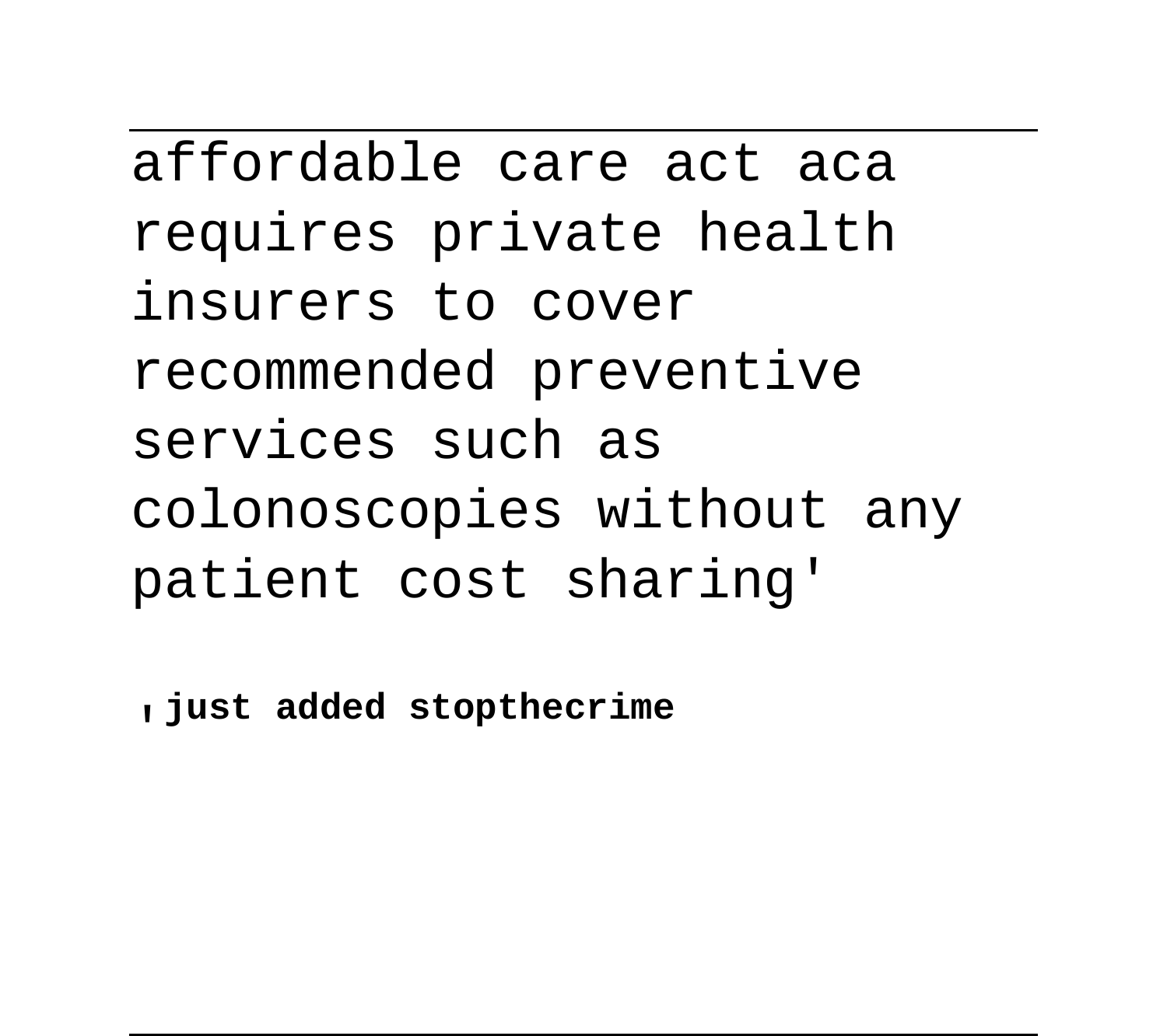june 24th, 2018 - note to search just this page press ctrl f and enter your search in the box in the upper right corner,

# '**GUIDANCE CPA** JUNE 22ND, 2018 - BEDFORDSHIRE AND LUTON BEDFORDSHIRE COUNTY COUNCIL LUTON BOROUGH COUNCIL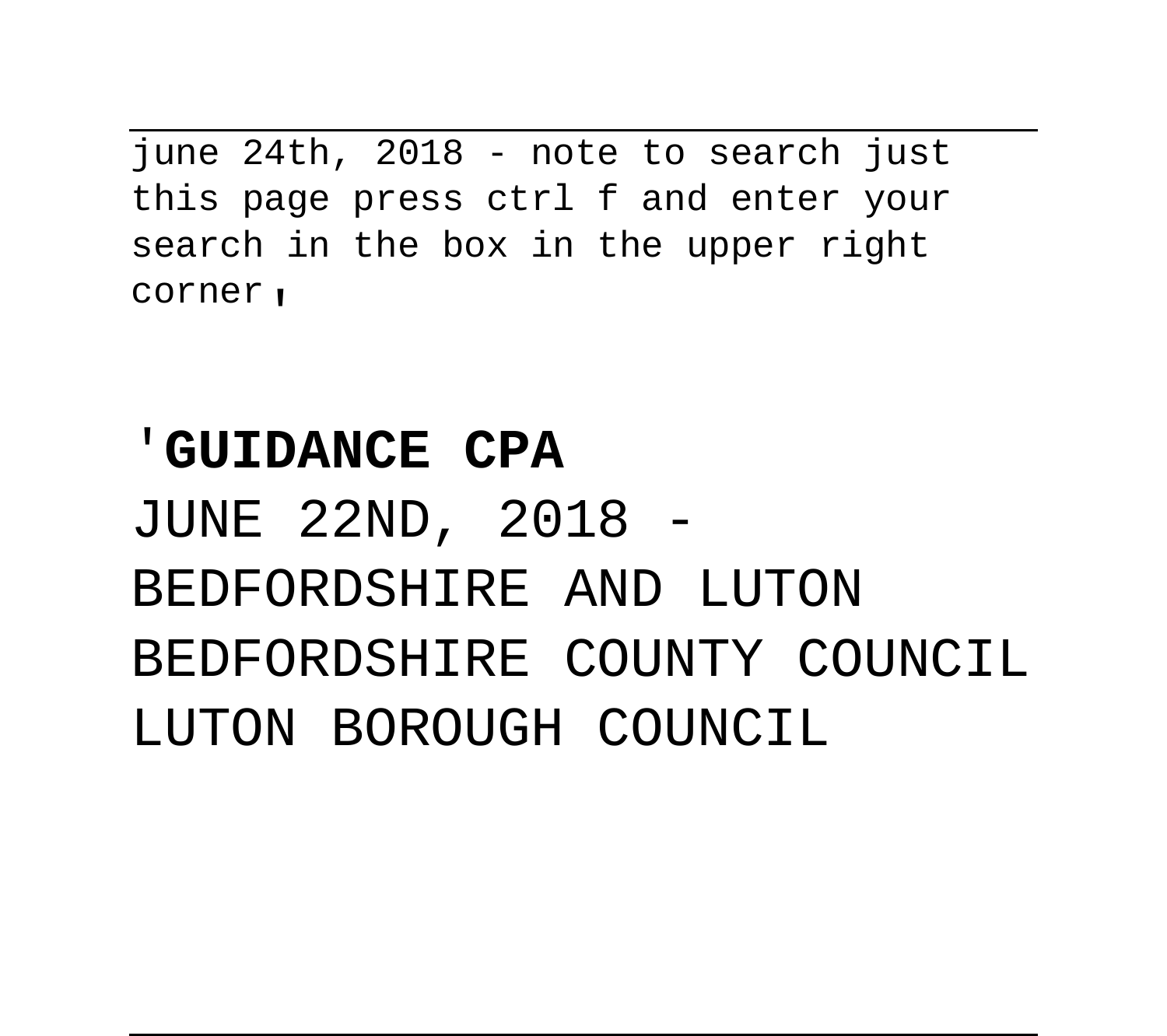# SINGLE ASSESSMENT PROCESS GUIDANCE LEAFLET DRAFT 2003 3 PAGES OF PROPOSED LUTON BC SAP GUIDANCE LEAFLET FOR CLIENT GROUP'

'

Copyright Code :